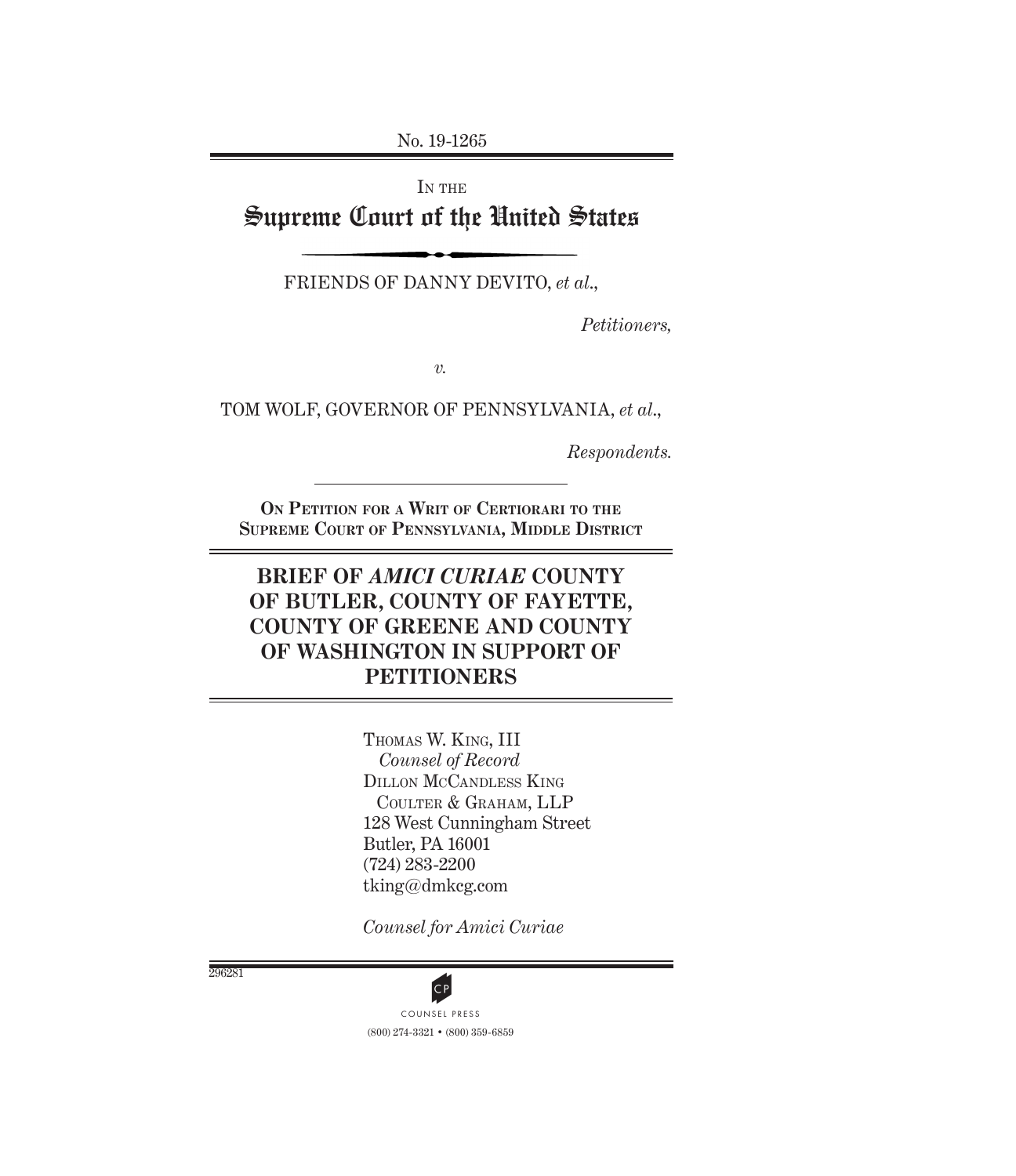## **TABLE OF CONTENTS**

|             | Page                                                                                                           |
|-------------|----------------------------------------------------------------------------------------------------------------|
|             | TABLE OF CONTENTS                                                                                              |
|             | TABLE OF CITED AUTHORITIES  ii                                                                                 |
|             | INTEREST OF AMICI CURIAE 1                                                                                     |
|             | SUMMARY OF THE ARGUMENT2                                                                                       |
|             | ARGUMENT4                                                                                                      |
|             | A. Respondents' Orders violate the<br>Substantive Due Process provisions of the<br>United States Constitution4 |
| <b>B.</b>   | Respondents' actions violate the<br>Procedural Due Process provisions of the<br>United States Constitution8    |
| $C_{\cdot}$ | Respondents' Orders work as a<br>taking of private property by the<br>Commonwealth of Pennsylvania12           |
| D.          | Respondents' Orders violate the<br>Equal Protection provisions of the<br>United States Constitution17          |
|             | Life Sustaining v. Non-Life Sustaining 20<br>1.                                                                |
|             | The Governor's plan to ease restrictions<br>2.<br>is arbitrary and irrational $\ldots \ldots \ldots \ldots 22$ |
|             |                                                                                                                |

*i*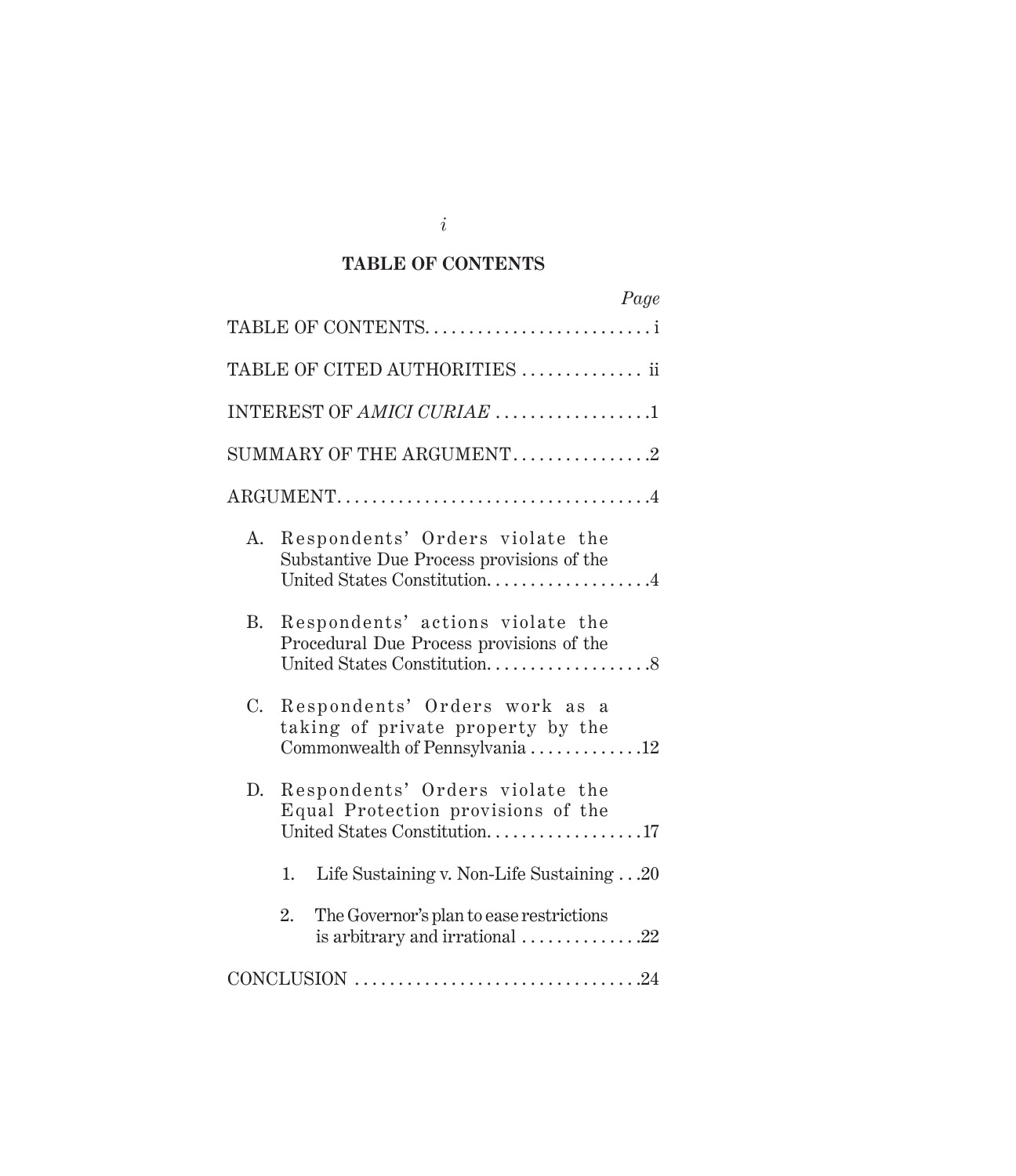## **TABLE OF CITED AUTHORITIES**

| $\alpha$ |
|----------|
|----------|

## **Cases**

| Adarand Constructors, Inc. v. Peña,<br>515 U.S. 200, 115 S. Ct. 2097,                            |
|--------------------------------------------------------------------------------------------------|
| Board of Regents v. Roth,<br>408 U.S. 564, 92 S. Ct. 2701,                                       |
| Boyanowski v. Capital Area Intermediate Unit,                                                    |
| Brown v. Heckler,                                                                                |
| Brozusky v. Hanover Township,<br>222 F. Supp. 2d 606 (M.D. Pa. 2002) $\dots \dots \dots \dots 5$ |
| City of Cleburne v. Cleburne Living Center,                                                      |
| Cleveland Board of Education v. Loudermill,                                                      |
| Collins v. City of Harker Heights,                                                               |
| County of Sacramento v. Lewis,                                                                   |

*ii*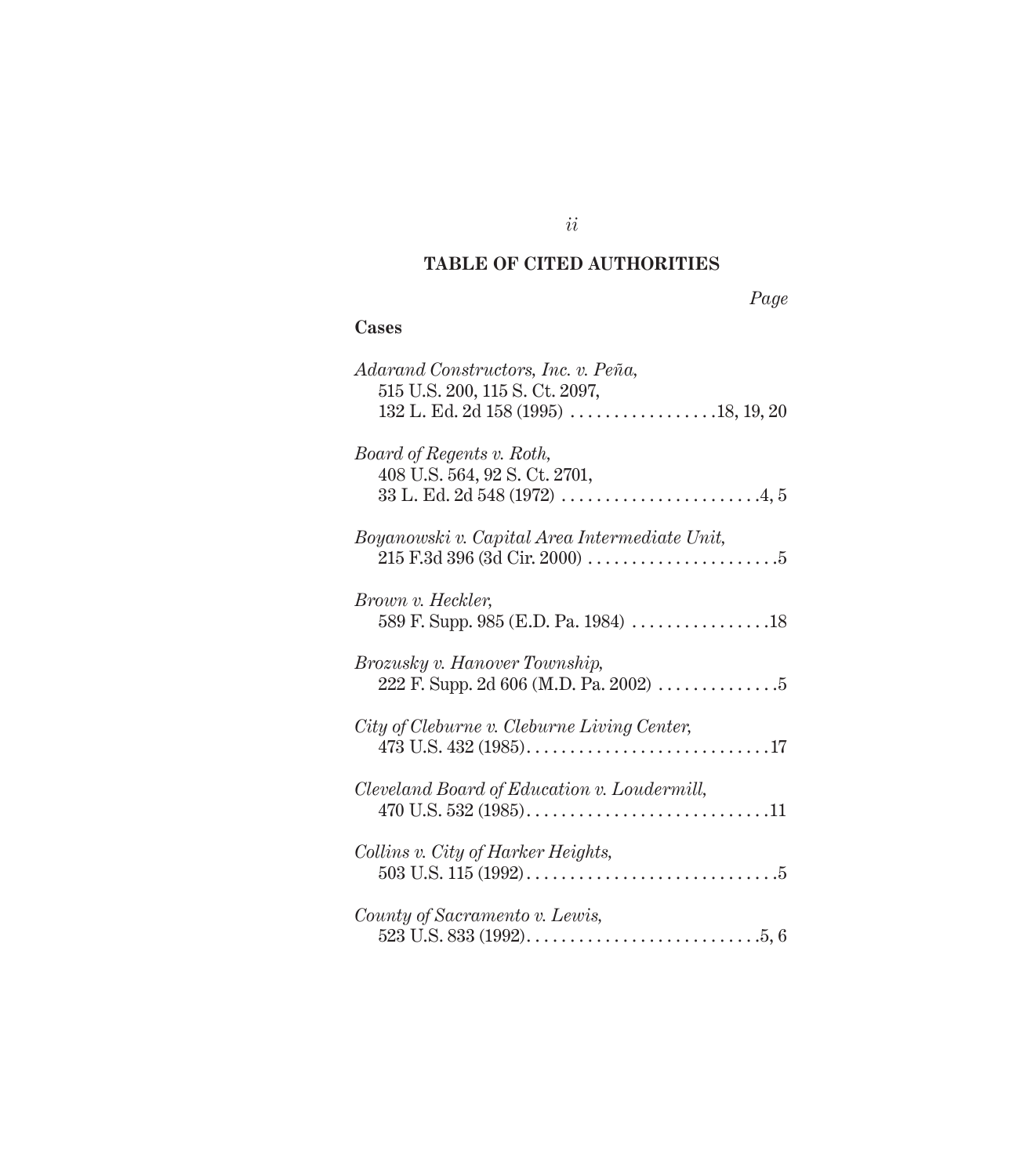| Page                                                                                           |
|------------------------------------------------------------------------------------------------|
| Craig v. Boren,                                                                                |
| Federico v. Board of Educ.,<br>955 F. Supp. 194 (S.D.N.Y. 1997) 4                              |
| Finley v. Giacobbe,                                                                            |
| <i>Fuentes v. Shevin, et al.,</i><br>407 U.S. 67, 81, 92 S. Ct. 1983,                          |
| Gomez v. Toledo,<br>446 U.S. 635, 100 S. Ct. 1920,                                             |
| Horne v. Department of Agriculture,<br>576 U.S. 350, 135 S. Ct. 2426, L. Ed. 2d 388 (2015). .9 |
| Joint Anti-Fascist Refugee Committee v.<br>McGrath,                                            |
| Keystone Bituminous Coal Ass'n v.<br>DeBenedictis,                                             |
| Locan v. Zimmerman Brush Co.,                                                                  |

*iii*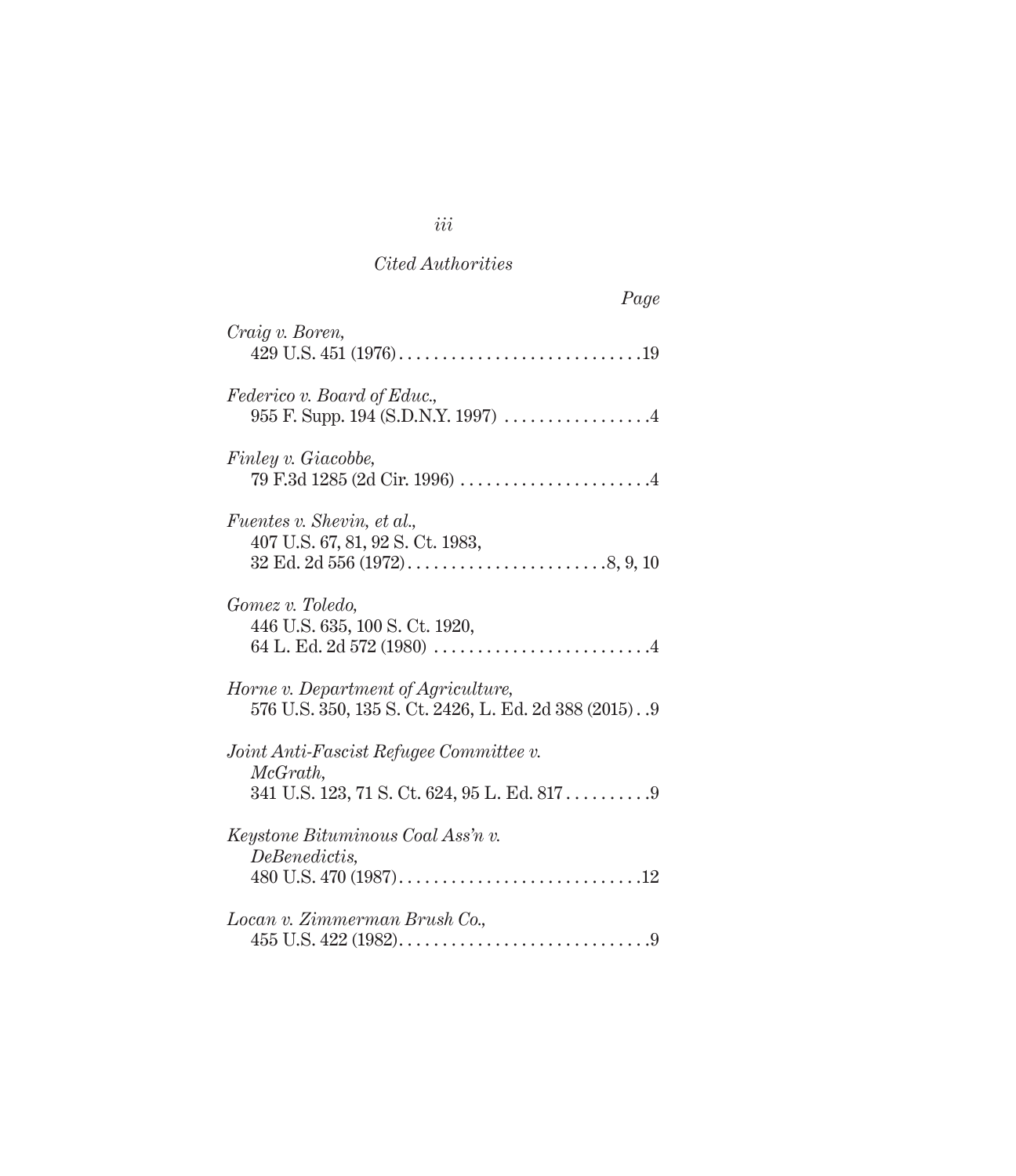| Page                                                                                                                             |
|----------------------------------------------------------------------------------------------------------------------------------|
| Lynch v. Household Finance Corp.,<br>405 U.S. 538, 92 S. Ct. 1113, 31 L. Ed. 2d 424  8                                           |
| Massachusetts Board of Retirement v. Murgia,                                                                                     |
| Meyer v. Nebraska,                                                                                                               |
| Miller v. Schoene,                                                                                                               |
| Nordlinger v. Hahn,<br>505 U.S. 1, 112 S. Ct. 2326, 120 L. Ed. 2d 1 (1992). 19                                                   |
| Paul v. Davis,                                                                                                                   |
| Pierce v. Society of the Sisters of the Holy Names<br>of Jesus and Mary,<br>268 U.S. 510, 45 S. Ct. 571, 69 L. Ed. 1070 (1925)11 |
| Planned Parenthood of Southeastern<br>Pennsylvania v. Casey,                                                                     |
| Reed v. Reed,                                                                                                                    |
| Rogin v. Bensalem Township,                                                                                                      |

*iv*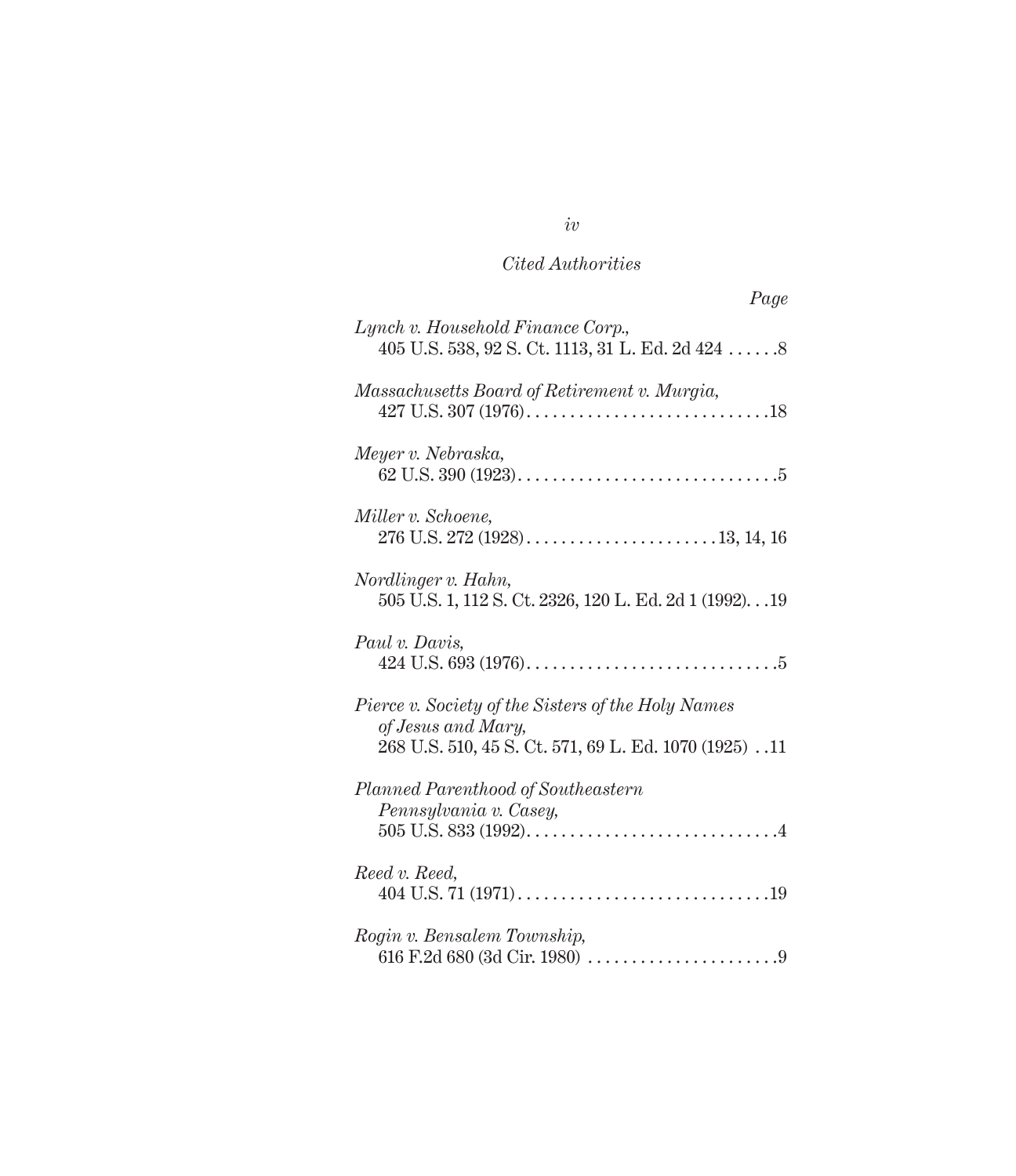|                                                                                                                                  | Page |
|----------------------------------------------------------------------------------------------------------------------------------|------|
| Schware v. Board of Bar Examiners,<br>353 U.S. 232, 77 S. Ct. 752, 1 L. Ed. 2d 796 (1957)18                                      |      |
| Sellers v. School Board of Manassas Virginia,<br>141 F.3d 524 (4th Cir. 1988)19                                                  |      |
| Shuman v. Penn Manor School District,<br>$2004$ WL 1109506 (E.D. Pa. 2004)17                                                     |      |
| Sniadach v. Family Finance Corp.,<br>$395$ U.S. $337$ , $89$ S. Ct. $1820$ , $23$ L. Ed. $2d$ $349$ 10                           |      |
| Stanley v. Illinois,<br>405 U.S. 645, 647, 92 S. Ct. 1208.                                                                       |      |
| Tahoe-Sierra Preservation Council, Inc., et al.,<br>v. Tahoe Regional Planning Agency, et al.,<br>122 S. Ct. 1465, 535 U.S. 302, |      |
| Terrace v. Thompson,<br>$263$ U.S. 197, 44 S. Ct., 68 L. Ed. $255$ 11                                                            |      |
| Tillman v.<br>Lebanon County Correctional Facility,                                                                              |      |
| Truax v. Corrigan,<br>257 U.S. 312, 42 S. Ct. 124, 66 L. Ed. 254,<br>$27 A.L. R. 375. 11$                                        |      |

*v*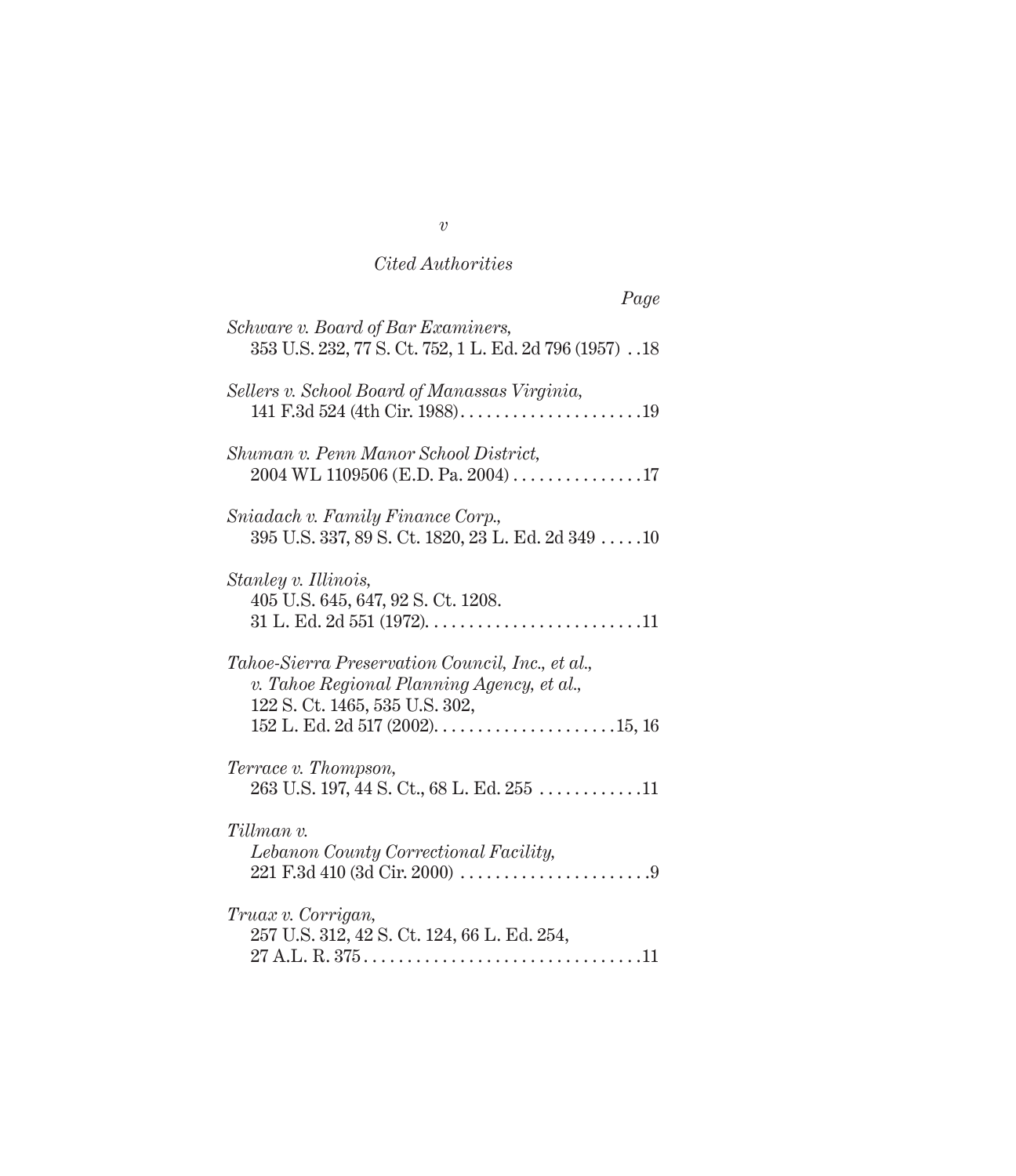| Page                                                      |
|-----------------------------------------------------------|
| Truax v. Raich,<br>239 U.S. 33, 36 S. Ct. 7,              |
| 60 L. Ed. 131. L.R.A. 1916D,                              |
|                                                           |
| Tuan Anh Nguyen v. I.N.S.,                                |
|                                                           |
| United Artists Theatre Circuit, Inc. v.                   |
| Township of Warrington,                                   |
|                                                           |
| Village of Willowbrook v. Olech,                          |
| 528 U.S. 562, 120 S. Ct. 1073 (2000). 17                  |
| Vitek v. Jones,                                           |
|                                                           |
| Whitney v. California,                                    |
|                                                           |
| Willner v. Committee on Character and Fitness,            |
| 373 U.S. 96, 83 S. Ct. 1175, 10 L. Ed. 2d 224 (1963). .18 |
| <b>Statutes</b>                                           |

|--|

*vi*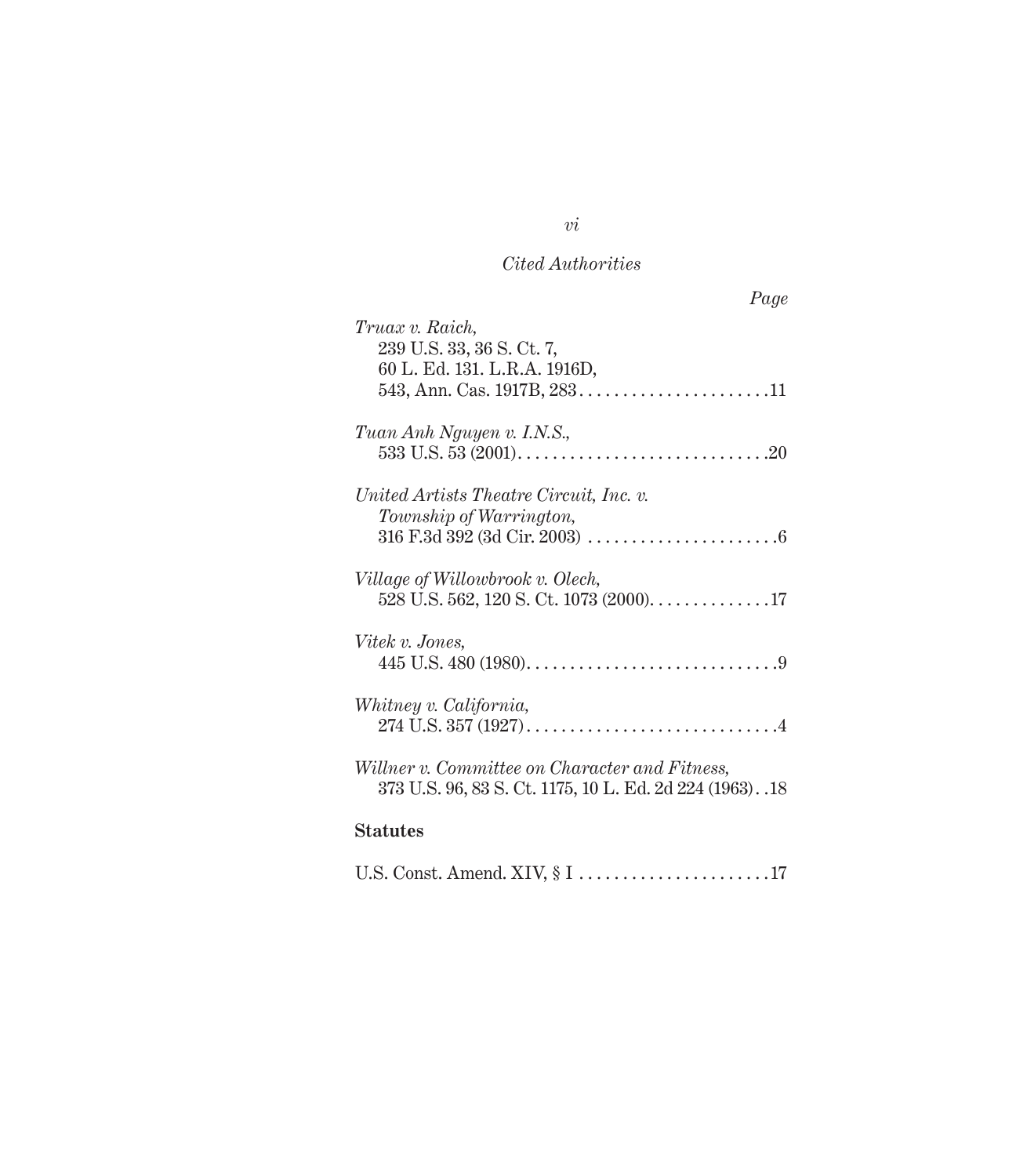#### **INTEREST OF AMICI CURIAE1**

County of Butler ("Butler County"); County of Fayette ("Fayette County"); County of Greene ("Greene County"); and, County of Washington ("Washington County (hereinafter collectively the "Amici") file this Brief as an *Amici Curiae* in support of the Court granting Petitioners' Petition for a Writ of Certiorari.

County of Butler is a Fourth Class County of the Commonwealth of Pennsylvania with general administrative office located at 124 West Diamond Street, Butler, Pennsylvania 16001; County of Fayette is a Fourth Class County of the Commonwealth of Pennsylvania with general administrative offices located at 61 East Main Street, Third Floor, Uniontown, Pennsylvania 15401; County of Greene is a Sixth Class County of the Commonwealth of Pennsylvania with general administrative offices located at 10 East High Street, Waynesburg, Pennsylvania 15370; and County of Washington is a Fourth Class County of the Commonwealth of Pennsylvania with general administrative offices located at 100 West Beau Street, Washington, Pennsylvania 15301.

These Counties are political subdivisions of the Commonwealth of Pennsylvania and, as such, are generally responsible for the affairs, legislation and

<sup>1.</sup> No Counsel for a party authored this brief in whole or in part, and no counsel or party made a monetary contribution intended to fund the preparation or submission of this brief. No person other than *amicus curiae*, or their counsel made a monetary contribution to the brief's preparation or submission. The parties were timely notified of *amici curiae's* intention to file this brief. Petitioners and Respondents gave their consent.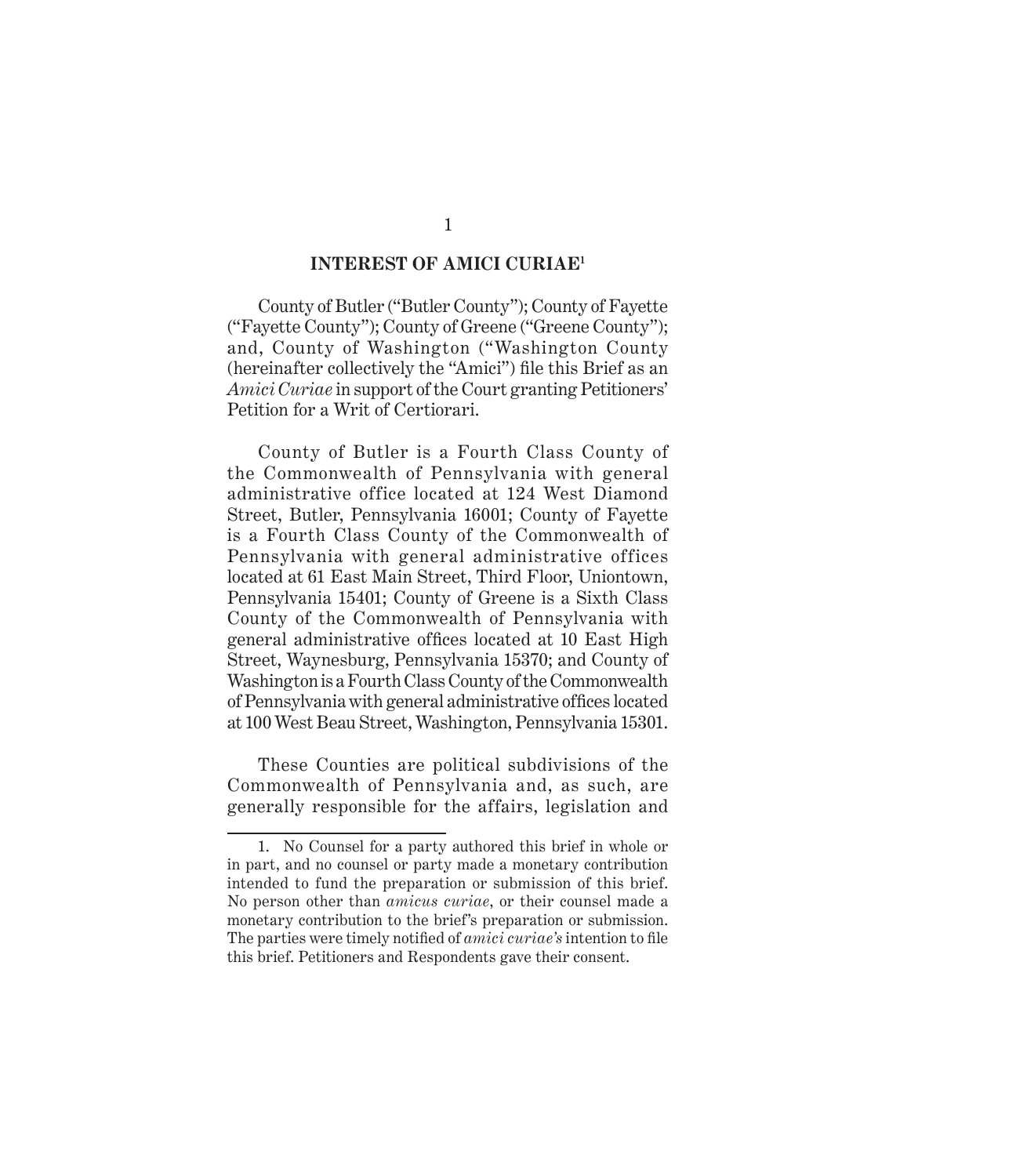general laws applicable to their respective geographical areas, including all matters related to the health, safety, welfare, and economic well-being of their residents. Further, each elected official of these Counties has taken a solemn oath to support, obey and defend the Constitution of the United States of America.

Each of the aforesaid Amici are affected by Respondents' Orders, as the Orders impact their respective authority to govern their respective geographical areas.

#### **SUMMARY OF THE ARGUMENT**

"I know no safe depository of the ultimate powers of the society but the people themselves; and if we think them not enlightened enough to exercise their control with a wholesome discretion, the remedy is not to take it from them, but to inform their discretion by education. This is the true corrective of abuses of constitutional power." *Thomas Jefferson, Letters of Thomas Jefferson*

Petitioners' Petition for Writ of Certiorari, if granted, would provide the Court with the opportunity to address the constitutional limitations on the use of Executive Orders to deprive the citizens of the Commonwealth of Pennsylvania of the free exercise of their constitutional rights. All the states have implemented to a greater or lesser extent restrictions upon their citizens in response to the COVID-19 virus. The Commonwealth of Pennsylvania, by and through, its Governor and the exercise of the Governor's authority to issue executive orders; and, its Secretary of Health and the exercise of the Secretary's authority to issue orders, has substantially restricted the rights of its citizens under the Constitution of the United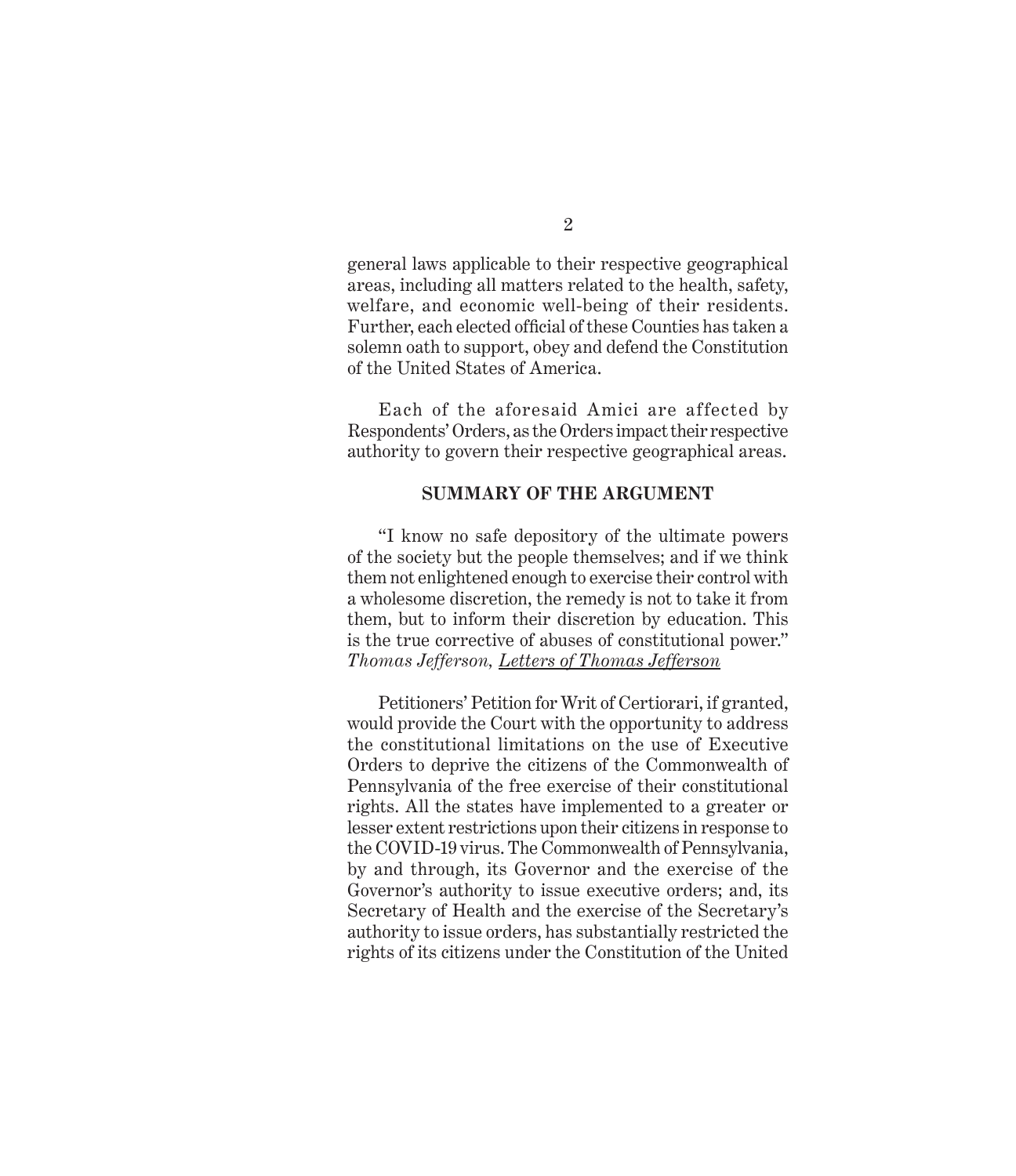States of America, including, but not limited to, the rights enumerated in the First, Fourth, Fifth and Fourteenth Amendments.

The Court's prior jurisprudence provides some legal guidance to address the unique circumstances associated with the COVID-19 world-wide pandemic. However, the unprecedented nature of this pandemic in modern society has been used to justify extraordinary limitations upon the rights of its citizens which engender fundamental constitutional issues that cannot be adequately addressed by the Court's existing jurisprudence. As such, the Court's review of this matter is essential to protect and preserve the constitutional rights of the citizens of the Commonwealth of Pennsylvania and the United States of America.

"They who can give up essential liberty to obtain a little temporary safety deserve neither liberty nor safety." *Benjamin Franklin, Memoirs of the life & writings of Benjamin Franklin*

Wherefore, the good citizens of the Commonwealth of Pennsylvania, by and through the aforesaid Amici submit the within Brief of Amici Curiae in support of Petitioners' Petition for Writ of Certiorari and implore this Honorable Court to grant the relief sought therein.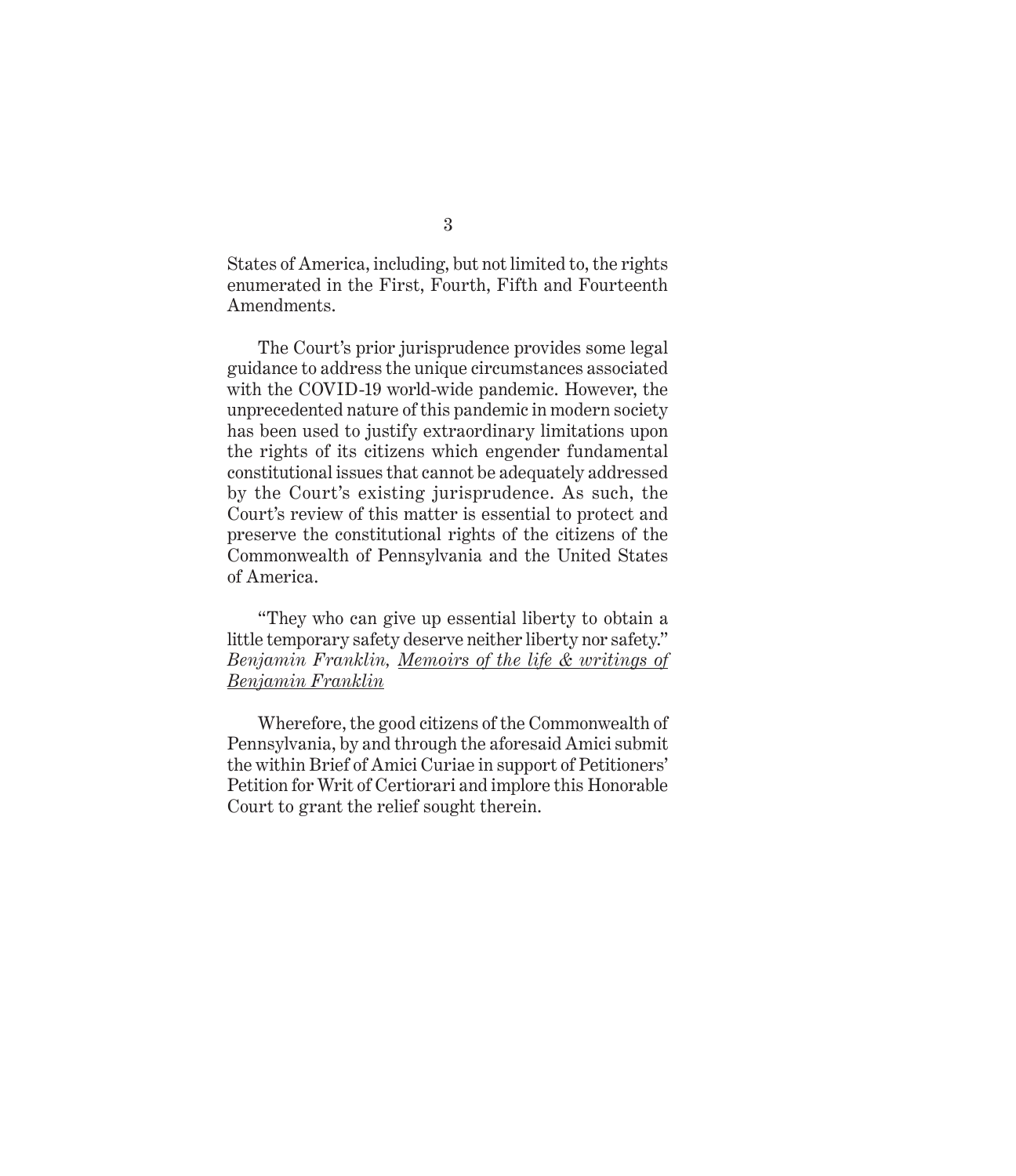#### **ARGUMENT**

### **A. Respondents' Orders violate the Substantive Due Process provisions of the United States Constitution.**

The Fourteenth Amendment to the Constitution forbids a state from depriving anyone of life, liberty, or property without due process of law. Without a deprivation of life, liberty or property, there can be no due process claim. *See Board of Regents v. Roth*, 408 U.S. 564, 570-71, 92 S.Ct. 2701, 33 L.Ed.2d 548 (1972); *Gomez v. Toledo*, 446 U.S. 635, 640, 100 S.Ct. 1920, 64 L.Ed.2d 572 (1980); *Finley v. Giacobbe*, 79 F.3d 1285, 1296 (2d Cir.1996); *Federico v. Board of Educ*., 955 F.Supp. 194, 198-99 (S.D.N.Y.1997).

The substantive component of the Due Process Clause guarantees that "all fundamental rights comprised within the term liberty are protected by the Federal Constitution from invasion by the States." *Planned Parenthood of Southeastern Pennsylvania v. Casey,* 505 U.S. 833, 847 (1992) (*quoting Whitney v. California,* 274 U.S. 357, 373 (1927)). Although the "outer limits of the substantive sphere of liberty which the Fourteenth Amendment protects" have not been defined, *id.* at 848, certain protected liberties fall within the ambit of protection. Thus, those to whom the Amendment applies have a right to be free from bodily restraint but also the right . . . to contract, to engage in any of the common occupations of life, to acquire useful knowledge, to marry, establish a home and bring up children, to worship God according to the dictates of [their] own conscience[s], and generally enjoy those privileges long recognized . . . as essential to the orderly pursuit of happiness by free men. *Board of*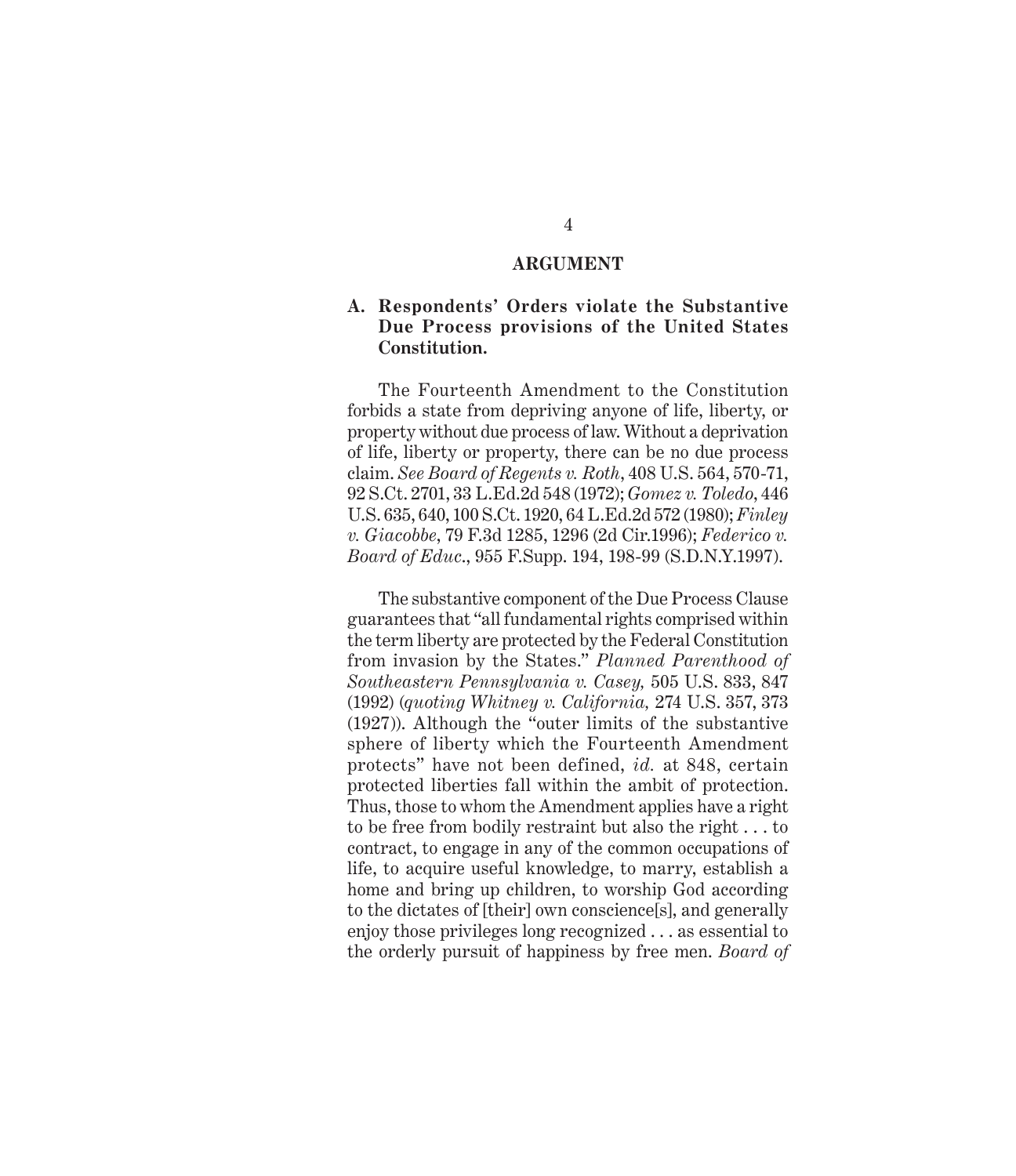### *Regents v. Roth,* 408 U.S. 564, 572 (1972) (*quoting Meyer v. Nebraska,* 262 U.S. 390, 399 (1923)).

In determining whether a plaintiff has a viable substantive due process claim, courts must be mindful of the Supreme Court's commands in addressing the interplay of constitutional and state tort law. *Boyanowski v. Capital Area Intermediate Unit,* 215 F.3d 396, 400 (3d Cir. 2000). First, the Fourteenth Amendment is not "a font of tort law to be superimposed upon whatever systems may already be administered by the States." *Paul v. Davis,* 424 U.S. 693, 701 (1976). Second, it must be remembered that "[a] s a general matter, the [Supreme] Court has always been reluctant to expand the concept of substantive due process because guideposts for responsible decision making in this unchartered area are scarce and open-ended. The doctrine of judicial self-restraint requires us to exercise the utmost care whenever we are asked to break new ground in this field." *Collins v. City of Harker Heights,* 503 U.S. 115, 125 (1992). In *Brozusky v. Hanover Township*, 222 F.Supp.2d 606 (M.D.Pa.2002), the Court stated, "Consistent with its reluctance to expand the concept of substantive due process, the Supreme Court refused to sanction liability against a municipal defendant on the theory that it had a " 'custom and policy of deliberate indifference toward the safety of its employees.' " *Collins*, 503 U.S. at 117. *Id.*  at 611.

When examining the conduct of governmental entities and officials, "only the most egregious official conduct can be said to be 'arbitrary in the constitutional sense . . ..'" *County of Sacramento v. Lewis,* 523 U.S. 833, 846 (1992). The Supreme Court has "for half a century now . . . spoken of the cognizable level of executive abuse of power as that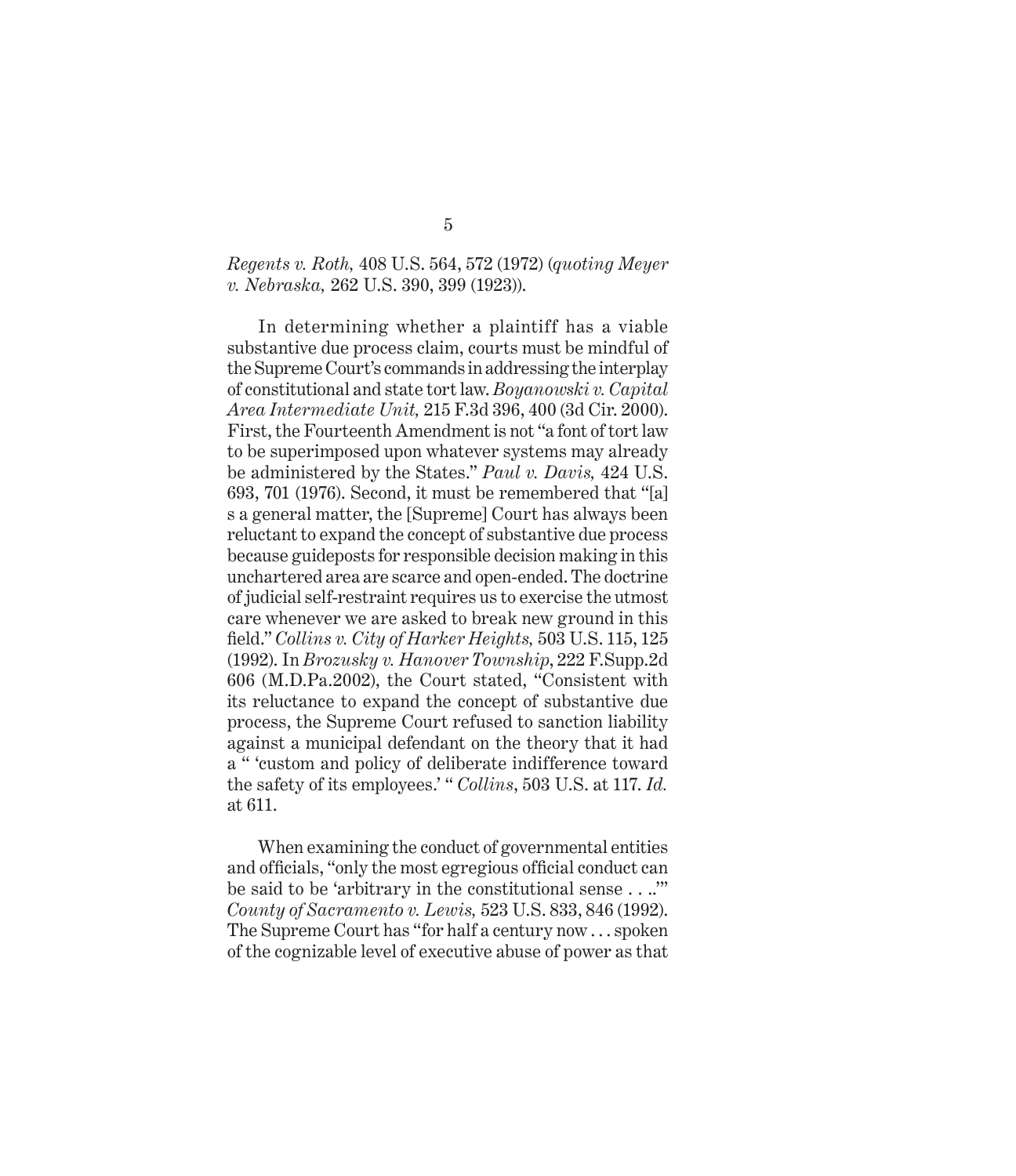which shocks the conscience." *Id.* Determining whether the challenged action rises to this level has been described as a "threshold" question in a challenge to governmental action. *Id.* at 847 n.8. The Third Circuit held that the "shocks the conscience" standard applies to substantive due process claims. *United Artists Theatre Circuit, Inc. v. Township of Warrington,* 316 F.3d 392 (3d Cir. 2003). "Since *Lewis* our cases have repeatedly acknowledged that executive action violates substantive due process only when it shocks the conscience…" *Id.* at 399, 400.

In this case, it is clear that the Governor's actions "shocks the conscious." One should be shocked to learn that the Governor of Pennsylvania ordered that all businesses of a certain type or character were ordered to be closed, or the business location closed, unless such business was a "life-sustaining" business. The Governor decided by fiat what was life-sustaining and what was not life-sustaining. The Governor offered no guidance relative to the proclamation, and did not see fit to submit such classification to the General Assembly for guidance and approval.

What is more, the classifications imposed by the Governor are shocking when one considers the similarity of the business activity between some life-sustaining business activity and some non-life-sustaining business activity.

Recently, the Governor announced a phased reopening plan using a three-phase matrix and announced that the Business Shutdown Order would be relaxed in some counties within the Commonwealth, not including Butler, Washington and Greene Counties, beginning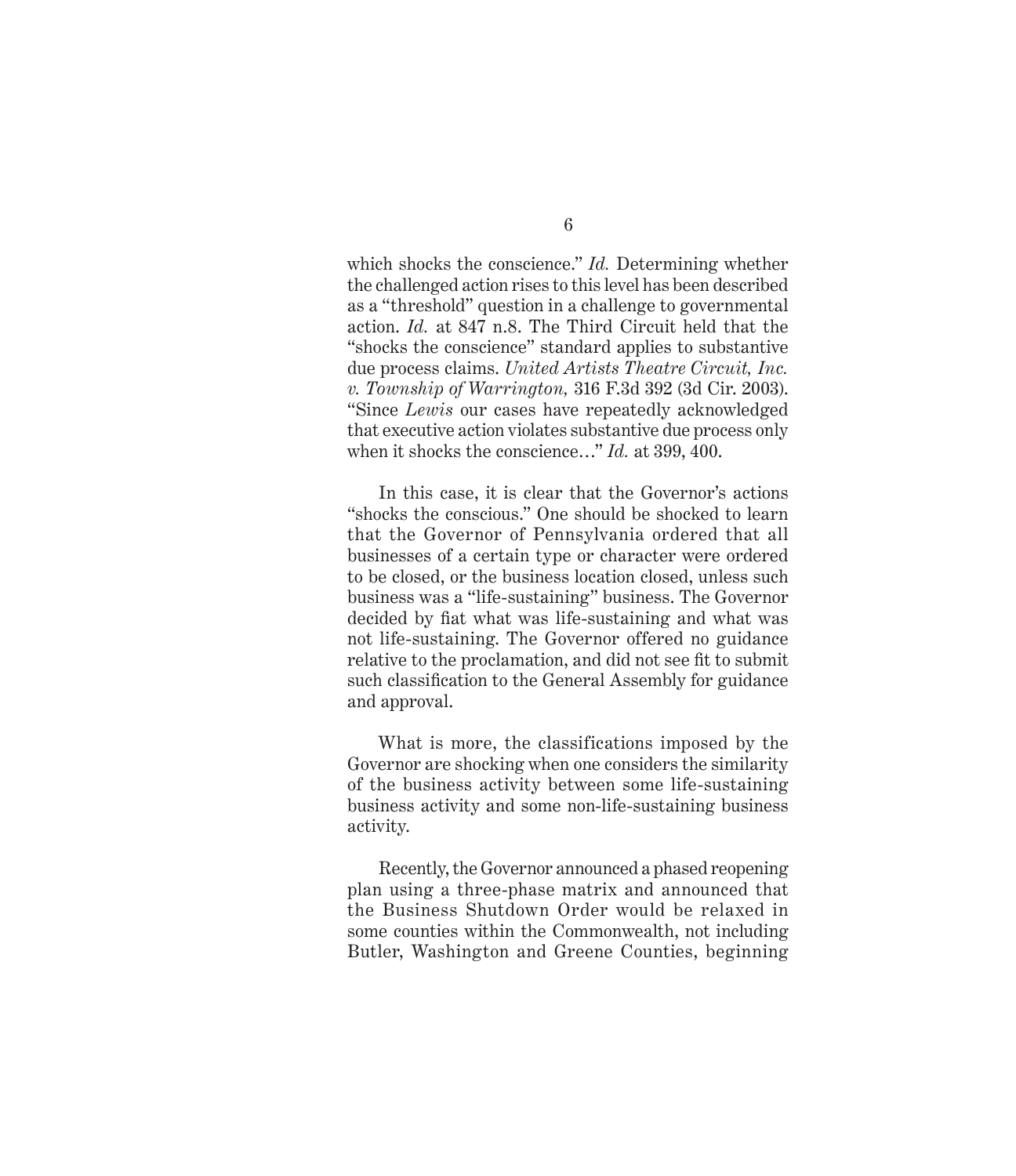May 8, 2020 (the "April Announcement"). Four of Butler County's neighboring Counties with similar population characteristic will be allowed to partially reopen as of May 8, 2020, but Butler, Fayette, Washington and Greene Counties cannot reopen as the Business Shutdown Order will remain in effect.

The Governor announced that he was partnering with Carnegie Mellon University to create a data-driven tool to aid in decisions to reopen counties. The Respondents do not set forth with particularity what factors are considered, and provide citizens no means to challenge or appeal the Governor's decision. The Respondents' classification of what counties may reopen on May 8, 2020, is arbitrary and capricious.

The Business Shutdown Order, and the April Guidelines issued by Respondents, constitute arbitrary, capricious, irrational and abusive conduct that interferes with Petitioners' liberty and property interests protected by the due process clause of the Fourteenth Amendment to the United States Constitution.

As described herein, (in the section concerning Equal Protection), the Governor's intention of phased easing of restrictions on a county-by-county basis constitutes official policy, custom and practice of the Commonwealth of Pennsylvania. And, such stated intention shocks the conscience. Indeed, a matter as arbitrary as the placement of a county line will determine whether one citizen of the Commonwealth is permitted to pursue that citizen's livelihood and be free to pursue their lawful employment as they shall determine and be free of governmental interference.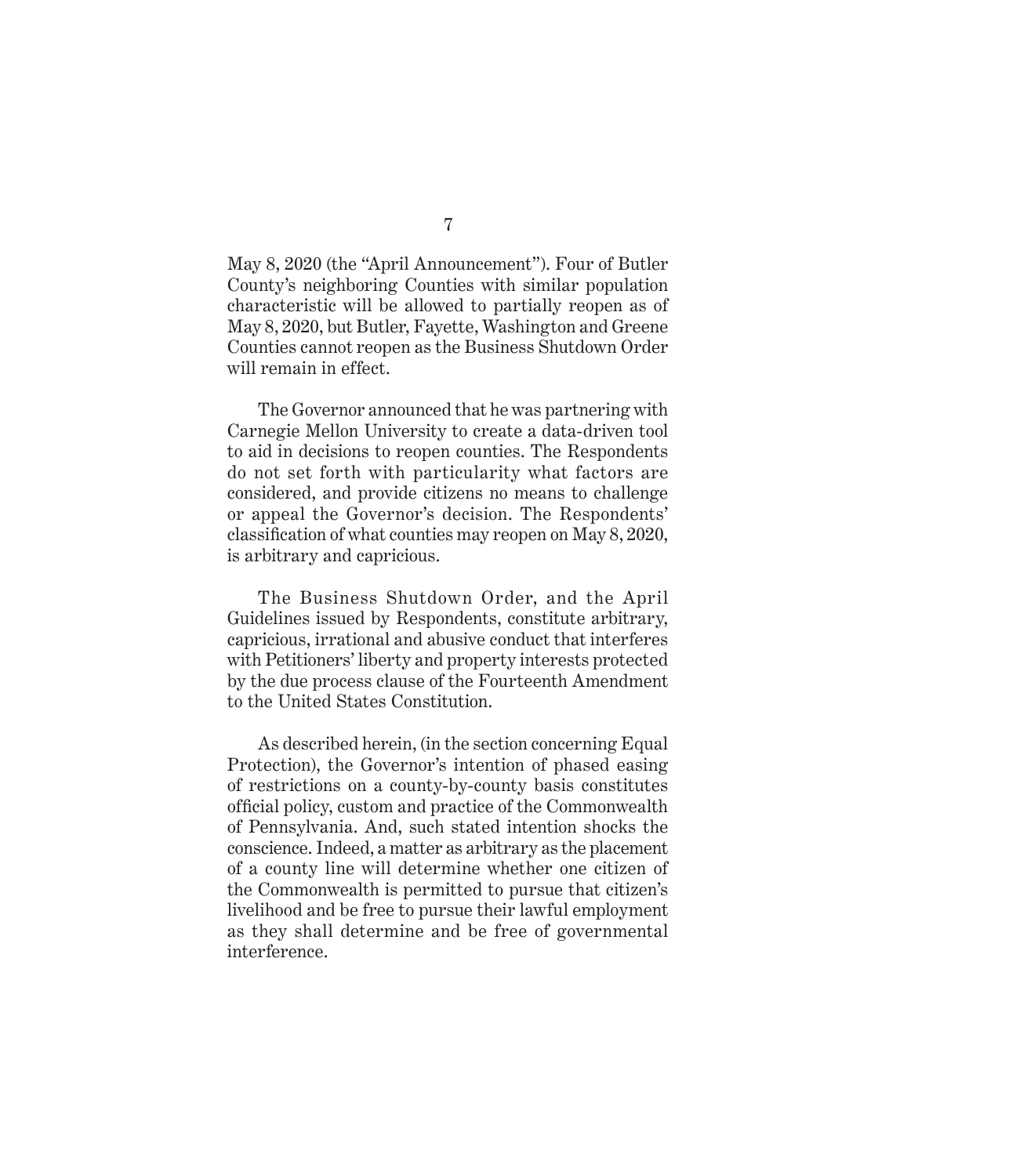The Governor's arbitrary designation of county lines to determine which citizens of this Commonwealth are able to engage in their occupations and, therefore, earn income to provide for their families, is unconstitutional and a violation of the substantive due process clause of the Fourteenth Amendment.

### **B. Respondents' actions violate the Procedural Due Process provisions of the United States Constitution.**

The Fourteenth Amendment to the United States Constitution forbids a state from depriving anyone of life, liberty, or property without due process of law.

The Business Shutdown Order and subsequent April guidance on easing of the Stay at Home Order provided by Respondents, do not provide due process protections set forth herein. The Governor's shut down of the waiver review process with the Department of Community and Economic Development ("DCED"), without any explanation, constitutes an unexplained inconsistency and is arbitrary and capricious.

"… the prohibition against the deprivation of property without due process of law reflects the high value, embedded in our constitutional and political history, that we place on a person's right to enjoy what is his, free of governmental interference. *Fuentes v. Shevin, et al.*, 407 U.S. 67, 81, 92 S.Ct. 1983, 32 Ed.2d 556 (1972); citing, *Lynch v. Household Finance Corp.*, 405 U.S. 538, 552, 92 S.Ct. 1113, 1122, 31 L.Ed.2d 424.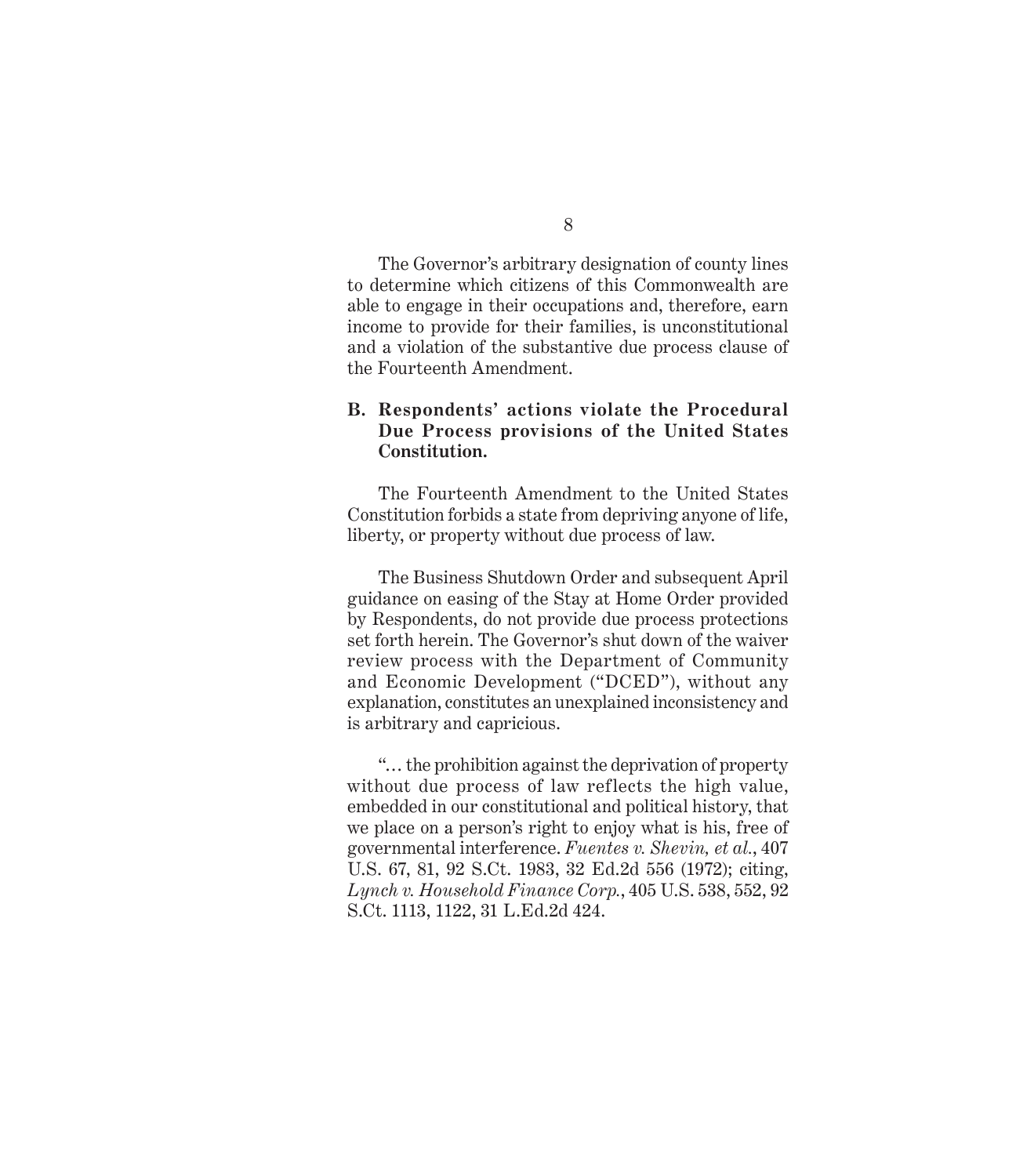The Court has consistently recognized that "fairness can rarely be obtained by secret, one-sided determination of facts decisive of rights. . . . [And n]o better instrument has been devised for arriving at truth than to give a person in jeopardy of serious loss notice of the case against him and opportunity to meet it." *Fuentes v. Shevin, et al.*, 407 U.S. 67, 81, 92 S.Ct. 1983, 32 Ed.2d 556 (1972); citing, *Joint Anti-Fascist Refugee Committee v. McGrath*, 341 U.S. 123, 170 -172, 71 S.Ct. 624, 647, 95 L.Ed. 817 (Frankfurter, J., concurring).

It is clear that the Petitioners have a fundamental property right to use and enjoy land in which they hold an interest. *Horne v. Department of Agriculture,* 576 U.S. 350, 135 S. Ct. at 2426, L.Ed.2d 388 (2015). Government actors must provide adequate due process procedures before a citizen can be divested of fundamental rights, such as property rights. *Locan v. Zimmerman Brush Co.,*  455 U.S. 422, 432-33 (1982); *Vitek v. Jones,* 445 U.S. 480, 495-96 (1980) *Tillman v. Lebanon County Correctional Facility,* 221 F.3d 410, 421 (3rd Cir. 2000). The procedural due process claim of private interests must be weighed against the burdens of providing procedures on the government. *Rogin v. Bensalem Township,* 616 F.2d 680, 693-694 (3rd Cir. 1980).

Procedural due process analysis requires consideration of whether the following has been provided: notice of the governmental action; a neutral arbiter; an opportunity to make an oral presentation; a means of presenting evidence; the ability to cross-examine witnesses and respond to written evidence; the right to representation by legal counsel; and, a decision based on the record with a statement of the reasons in support of the decision. Id. at 694.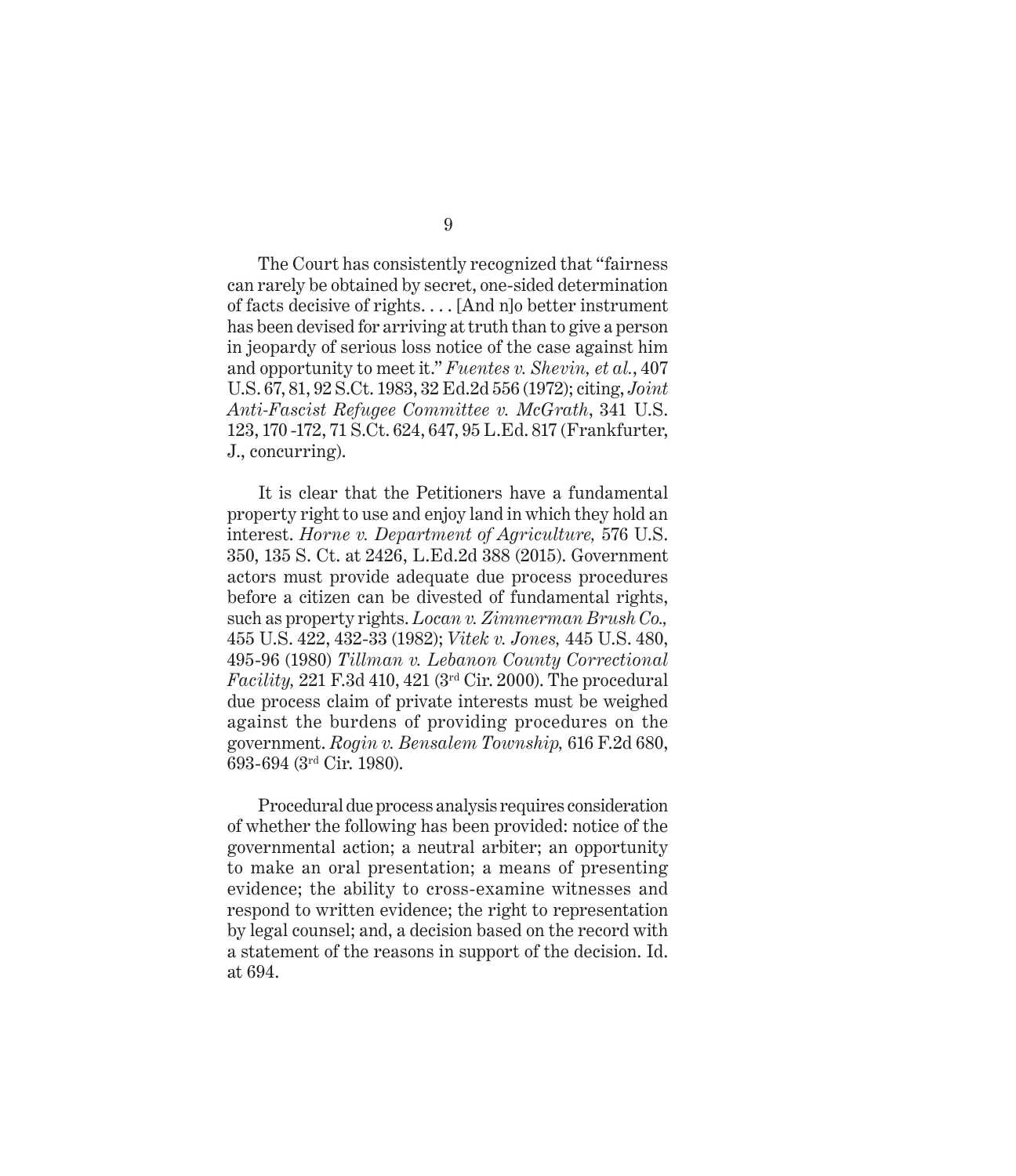The Governor argues that the nature of the COVID-19 pandemic justified the need for quick action. White this may be true, it is also true that the Governor's initial business closure Order occurred on March 19, 2020. As of the date of the submission of this Brief, after May 13, 2020, the Governor has provided none of the elements listed herein in order to safeguard procedural due process. It has been more than forty-six (46) days with seemingly no effort at all from the Governor to provide the citizens of the Commonwealth of Pennsylvania even a modicum of due process relative to the closure of their business property and, indeed, taking of their property.

It is well settled law that "a temporary, nonfinal deprivation of property is nonetheless a 'deprivation' in the terms of the Fourteenth Amendment." *Fuentes v. Shevin, et al.*, 407 U.S. 67, 84, 92 S.Ct. 1983, 32 Ed.2d 556 (1972); citing, *Sniadach v. Family Finance Corp.*, 395 U.S. 337, 89 S.Ct. 1820, 23 L.Ed.2d 349.

The Governor has argued that the waiver process instituted by the Order ameliorates the due process violations. This is simply not the case given the fact that the waiver request was to be submitted *after* the taking took place. There was no guidance provided as to how the waiver requests were going to be evaluated; no in person hearing; no neutral arbiter; and, no means to cross examine witnesses because the process did not even contemplated the witness testimony. Finally, the waiver process lacked written decisions supported by reasoned opinons based upon the record created during the proceedings.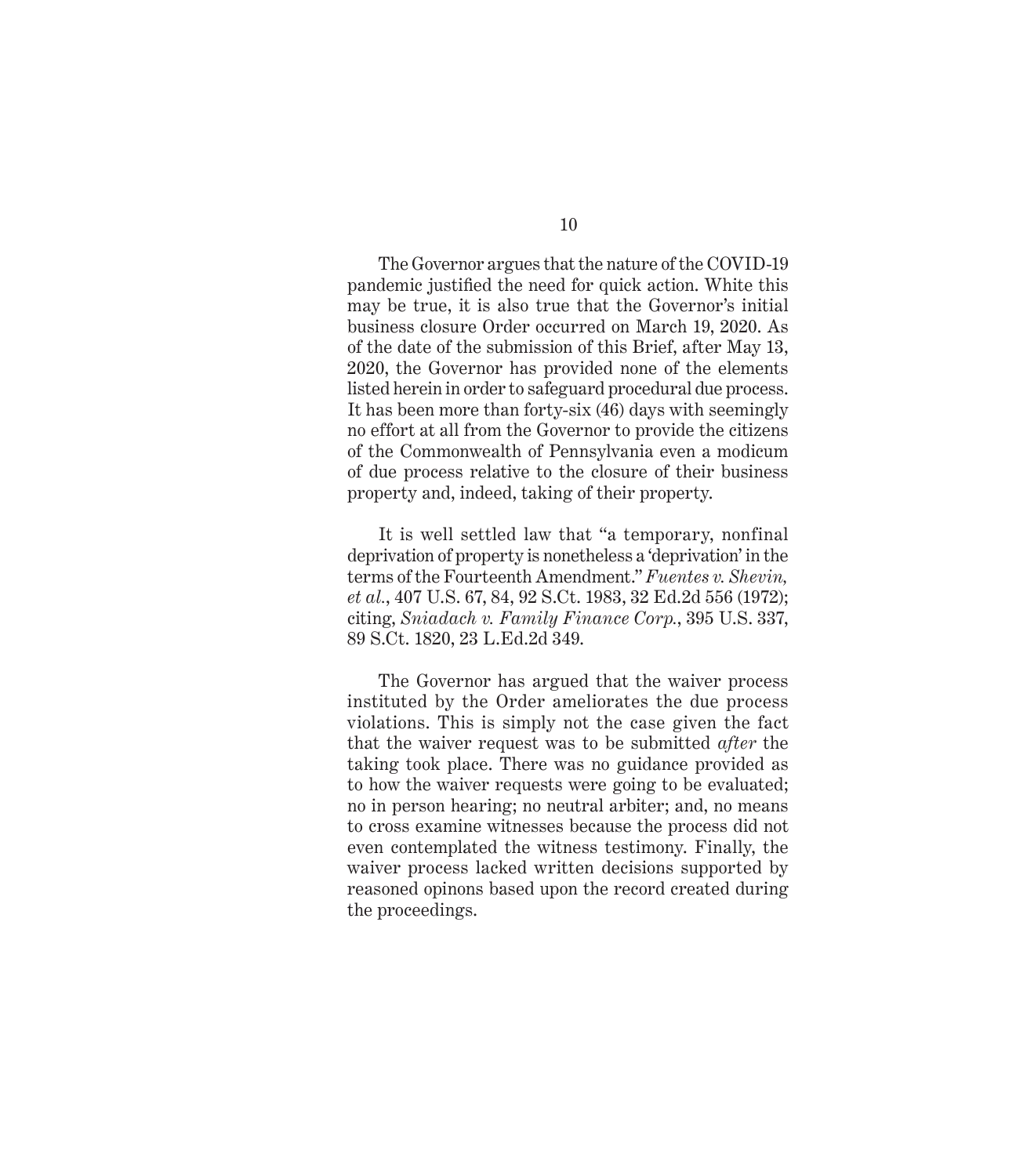At its core, procedural due process requires notice of allegations and an opportunity to respond to those allegations. *Cleveland Board of Education v. Loudermill*, 470 U.S. 532 (1985).

For the same reasons, the Governor's stated intentions concerning the easing of restrictions in "yellow" counties leaves no recourse for the citizens left in the "red" counties, even notwithstanding the fact that individuals and businesses in the "red" counties are just as capable as businesses in the "yellow" counties of following the Centers for Disease Control ("CDC') guidelines and the Governor's guidelines relative to social distancing. "This Court has not . . . embraced the general proposition that a wrong may be done if it can be undone." *Stanley v. Illinois*, 405 U.S. 645, 647, 92 S.Ct. 1208. 31 L.Ed.2d 551 (1972).

"But they have business and property for which they claim protection. These are threatened with destruction through the unwarranted compulsion which appellants are exercising over present and prospective patrons of their schools. And this court has gone very far to protect against loss threatened by such action." Pierce v. Society of the Sisters of the Holy Names of Jesus and Mary, 268 U.S. 510, 513-514, 45 S.Ct. 571, 573-574, 69 L.ed.1070 (1925); citing, Truax v. Raich*,* 239 U.S. 33, 36 S.Ct. 7, 60 L.Ed. 131. L.R.A. 1916D,543, Ann. Cas. 1917B,283; *Truax v. Corrigan,* 257 U.S. 312, 42 S.Ct. 124, 66 L.Ed. 254, 27 A.L. R. 375; *Terrace v. Thompson,* 263 U.S. 197, 44 S.Ct. 68 L.Ed. 255.

These actions by the Governor are wholly inadequate and in direct violation of the procedural due process rights required by the United States Constitution. Accordingly,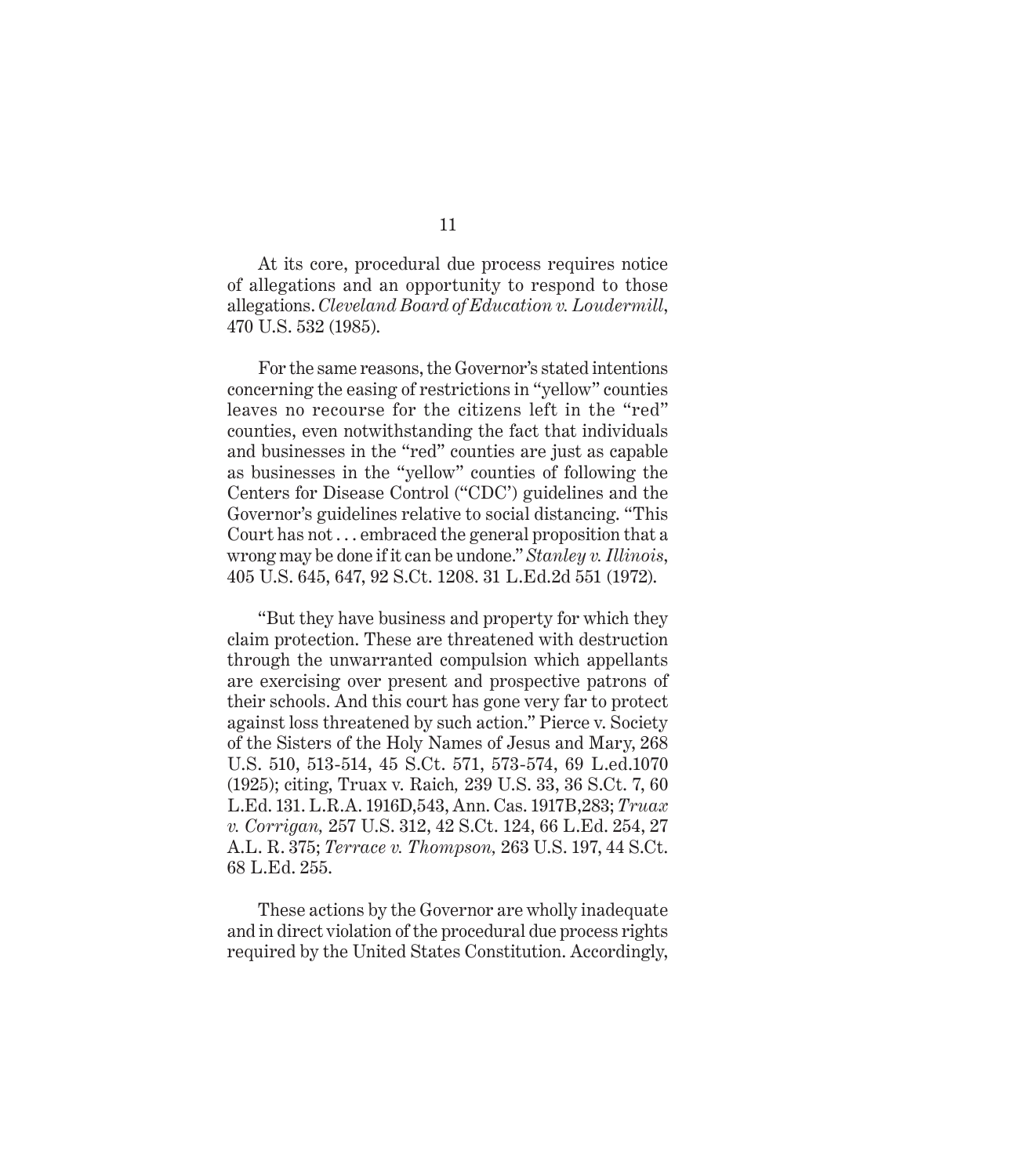the Petitioners' Petition for a Writ of Certiorari should be granted by this Hoborable Court.

### **C. Respondents' Orders work as a taking of private property by the Commonwealth of Pennsylvania.**

In their Response to Petitioners' Application to Stay, Respondents argue that a taking has not occurred and cite to *Keystone Bituminous Coal Ass'n v. DeBenedictis, 480 U.S. 470 (1987)*, as authority for the legal proposition that "a State need not provide compensation when it diminishes or destroys the value of property by stopping illegal activity or abating a public nuisance. It is hard to image a different rule that would be consistent with the maxim 'sic utere tuo ut alienum non laetas' (use your own property in such manner as not to injure that of another)." *Respondents' Response, p. 22*.

In *Keystone Bituminous*, the Court addressed the issue of whether a Subsidence Act's regulation of coal mining with the intent to eliminate subsidence of the surface constituted an unconstitutional taking because of the Act's impact on the commercial practicability of such mining. As part of the Court's analysis, the *Keystone Bituminous* Court reviewed several cases involving the use of police powers to abate public nuisances and other illegal activities. Respondents' reliance upon *Keystone Bituminous* and, more importantly, Respondents' willingness to equate Petitions' lawful business operations to public nuisances and illegal activity demonstrates the flawed rationale behind the Governor's Order.

Unlike the established connection between coal mining and surface subsidence in *Keystone Bituminous*,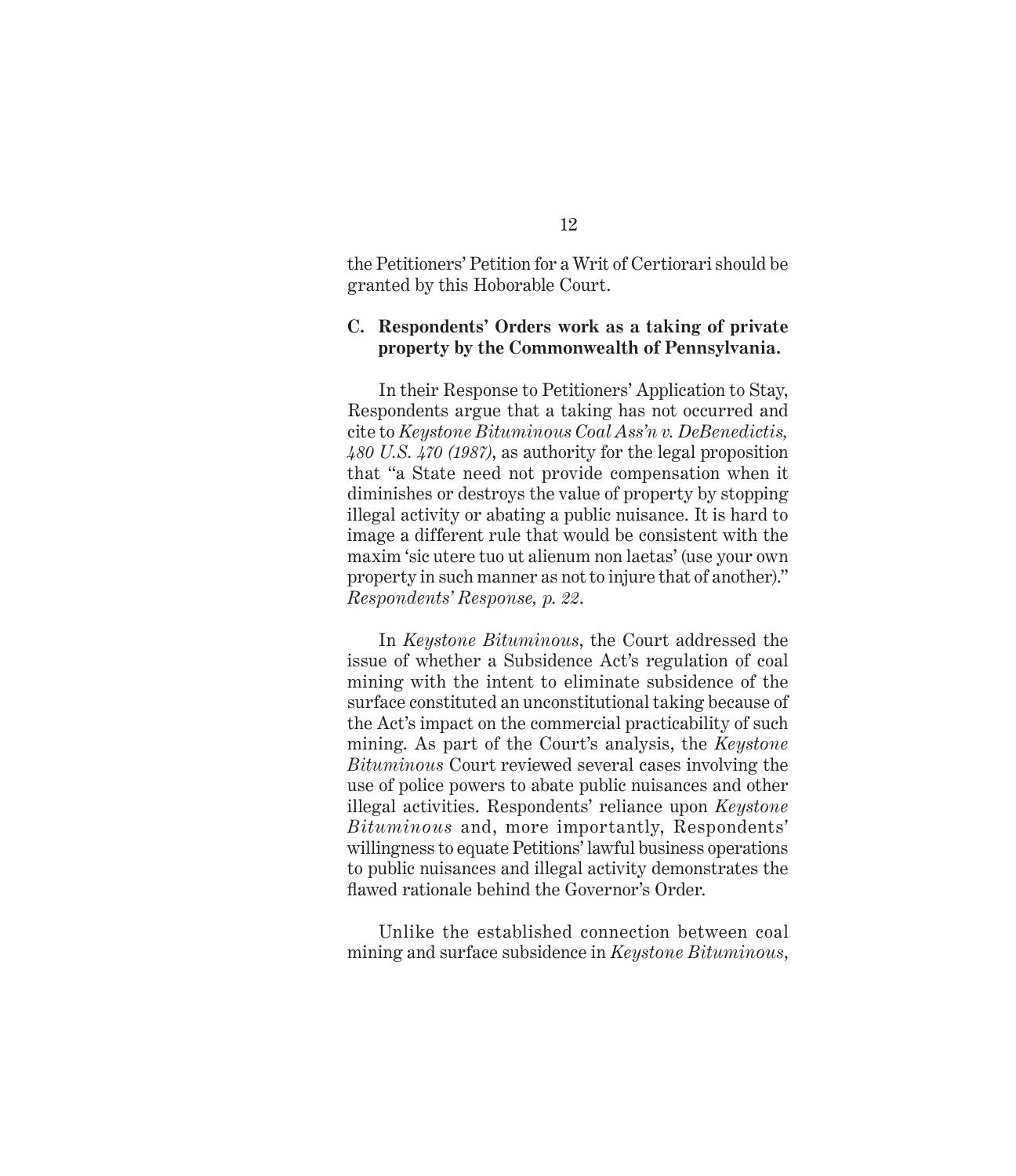the Governor's Order prohibits Applicants' legal business operations with no evidence that the business operations are or might be the source of past or future COVID-19 infections. To the contrary, Respondents' simply presume, based solely upon the geographic location of Petitioners' business operations, that Petitioners, Petitioners' business operations and employees are public nuisances and, as such, the Governor unilaterally declared such business operations to be illegal. There is no evidence to establish that any of the Petitioners or any of the Petitioners' employees are infected with the COVID 19 virus. Further, there is no evidence to establish that due to the nature of Petitioners' business operations, Petitioners and/or their employees are more likely than the employees of lifesustaining businesses or the general population to transmit the COVID-19 virus. The Petitioners in this case are not responsible for the transmission or increased infection rate of the COVID-19 virus in the Commonwealth. Further, Respondents' Orders demonstrate that the COVID-19 virus will continue to be transmitted even if Petitioners' businesses are closed by the Commonwealth.

In further support of its Response, Respondents cite to *Miller v. Schoene*, 276 U.S. 272 (1928), in which the Court held that the Commonwealth of Virginia was not required to compensate a property owner under the Taking Clause for the destruction of diseased cedar trees. The Commonwealth ordered the diseased cedar trees to be destroyed to prevent the potential spread of the disease to other trees in the area. Respondent asserts "If the action to save trees in *Miller* did not require compensation, then certainly the Governor's Order to save lives cannot constitute a taking which requires compensation." *Respondents' Response, p. 23*.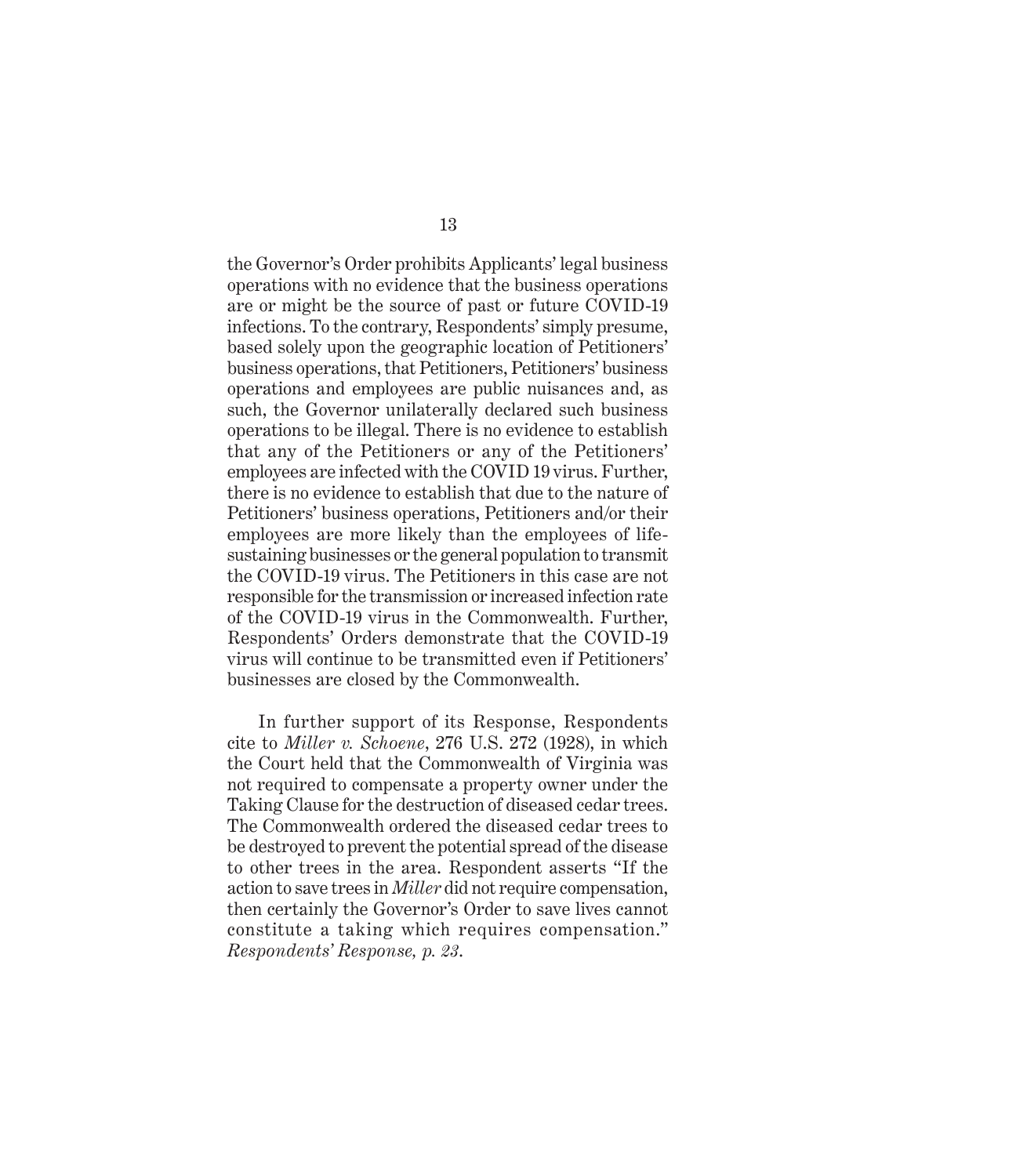Respondents' reliance upon *Miller* and, more importantly, Respondents' failure to distinguish between diseased trees and the operation of Petitioners' businesses, demonstrates the flawed rationale used to support the Governor's Order. First, unlike the cedar trees at issue in *Miller,* there is no evidence to indicate that Petitioners or Petitioners' employees are infected with the COVID-19 virus. Secondly, Respondents' reliance upon *Miller* illustrates the arbitrary and capricious nature of Respondents' Order. Respondents have presumed, based solely upon the geographic location of Petitioners' business operations, that Petitioners and Petitioners' employees are more likely to be infected with the COVID 19; and, as such, are more likely to transmit the COVID-19 virus to others. Thirdly, unlike the Virginia statute relied upon in *Miller*, which required evidence that the subject trees were or might be the source (host plant) of the communicable disease, the Governor's Order prohibits Petitioners' business operations with no evidence that the business operations are or might be the source of past or future COVID-19 infections. Infection rates have increased and vary throughout the Commonwealth despite the Governor's Commonwealth-wide Orders regulating business and non-business activities. Fourth, the activities of Petitioners' business operations are no more likely to result in the further transmission of the COVID-19 virus than the business activities of businesses designated as "life-sustaining" businesses by the Governor. The COVID-19 virus does not distinguish between "lifesustaining" and "non-life-sustaining" business activities. Finally, unlike the destruction of infected trees, the Governor's Order acknowledges that the full or partial closure of businesses which might very well destroy the businesses, will not eliminate the transmission of the COVID-19 virus.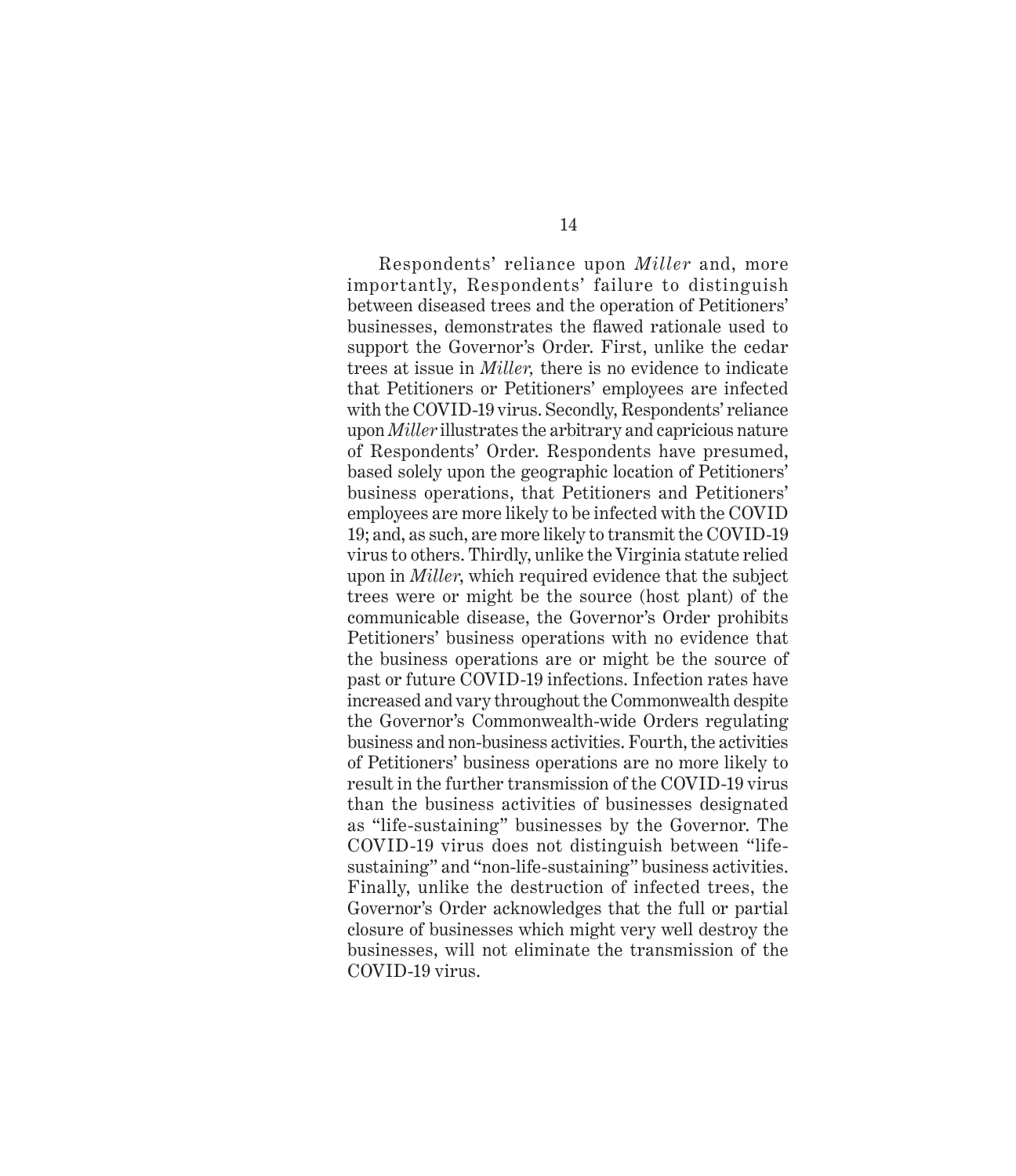In addition to *Miller*, Respondents rely heavily upon *Tahoe-Sierra Preservation Council, Inc., et al., v. Tahoe Regional Planning Agency, et. al.,* 122 S.Ct. 1465, 535 U.S. 302, 152 L.Ed.2d 517 (2002)*.* The *Tahoe-Sierra*  Court held that the government's decision to restrict development surrounding Lake Tahoe for a period of thirty-two (32) months, while land use restrictions were being implemented, did not constitute a taking because the nature of the restriction did not cause a diminution in the value of the property. Respondents' reliance upon the temporary nature of the restrictions in *Tahoe-Sierra*  is misplaced. Unlike the property interest at issue in *Tahoe-Sierra*, which merely involved the temporary delay in the development of owner's interest in real property, the Governor's Orders adversely impact all aspects of Petitioners' on-going business operations.

Further, it is relevant to note that Respondents have effectively acknowledged that the Governor's Orders have resulted in the loss of the use of Petitioners' business operations. As cited by Respondents, "the Pennsylvania Supreme Court recognized that the Governor's Order 'results in only a temporary loss of the use of the Applicants' businesses premises' in order to 'protect the lives and health of millions of Pennsylvania citizens[.]" *Respondents' Response, p. 23, citing the Majority Opinion, at 35-37.* 

To characterize Respondents' Orders as merely involving the temporary loss of one's interest in real property is factually inaccurate. As the *Tahoe-Sierra*  Court acknowledged, the "regulatory taking analysis outside the context of a physical or other per se taking is more complex." *Tahoe-Sierra*, 535 U.S. at 322 N, 17,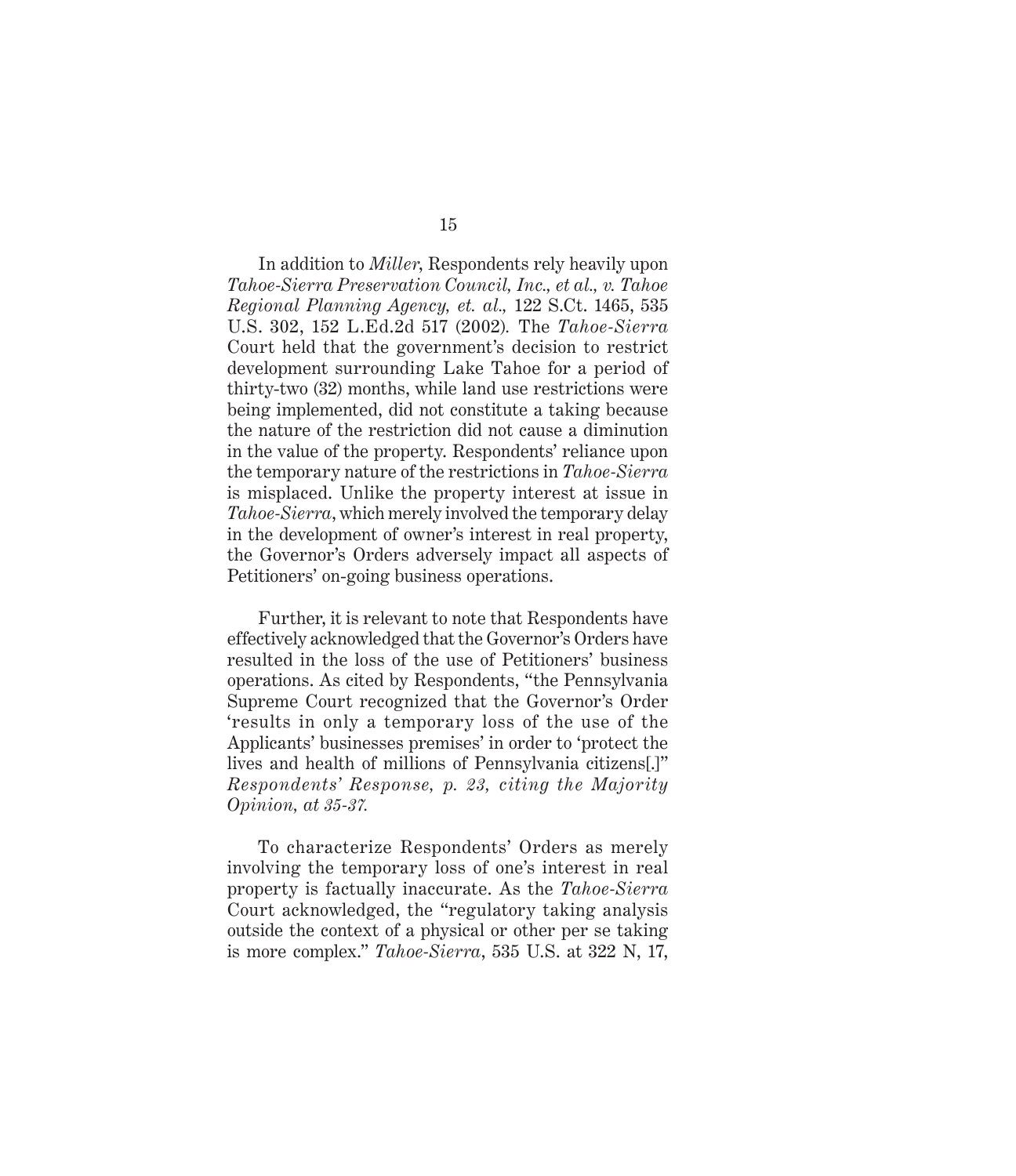122 S.Ct. 1465. "Regulatory takings jurisprudence ... is characterized by 'essentially ad hoc, factual inquiries,' designed to allow 'careful examination and weighing of all the relevant circumstances.'" *Id*. at 321, 122 S.Ct. 1465 (citations omitted). As articled in *Tahoe-Sierra*, 535 U.S. at 322 N, 17, 122 S.Ct. 1465, there is no set formula for evaluating regulatory takings claims, courts typically consider whether the restriction has risen to the level of a compensable taking under the multi-factor balancing test articulated in *Penn Central,* 438 U.S. at 124, 98 S.Ct. 2646; *Lingle,* 544 U.S. at 538–39, 125 S.Ct. 2074 (citations omitted).

Unlike the facts in *Tahoe-Sierra*, s' return on its business investment has not been merely delayed. Respondents' Orders are more analogous to the Virginia statute in *Miller*. Like the cedar trees, Applicants' businesses are in the process of being destroyed.

Like the Pennsylvania Supreme Court, Respondents assume that Petitioners own the real property, equipment and fixtures within their businesses. However, many businesses impacted by Respondents' Orders lease most, if not all, of the real property, equipment and fixtures necessary to operate their businesses. In either event, Petitioners have incurred tremendous financial costs associated with purchasing or leasing an appropriate physical structure to meet business needs; the purchase or lease of equipment for the operation of the business; the purchase of product to be used in the operation of the business; the screening, hiring and training the business' employees; the marketing of the business; and, the arduous process of establishing a customer base sufficient to sustain the business. All of which are necessary to realize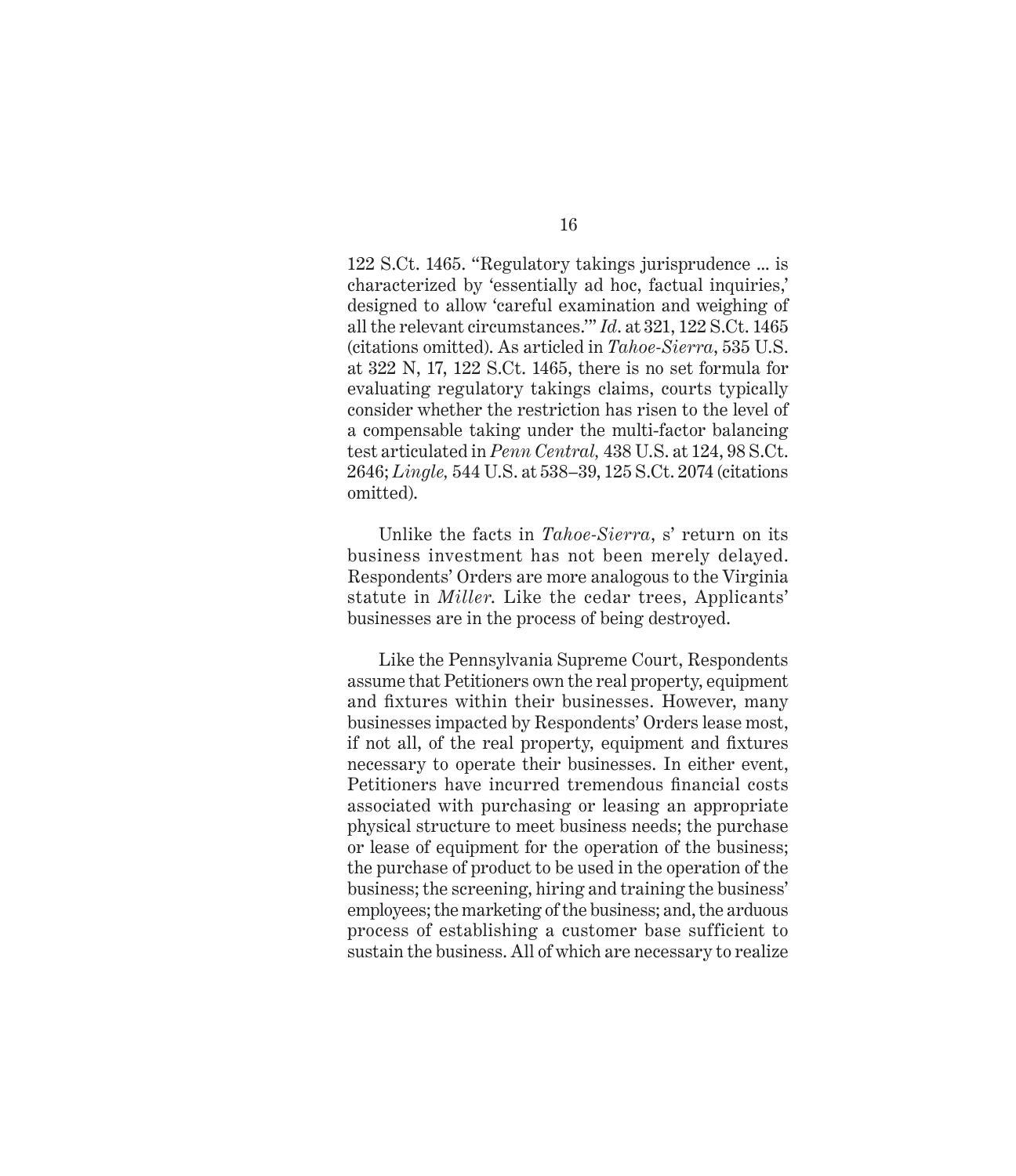a profit or return on Petitioners' business investment and all of which have been taken by Respondents' Orders in violation of the Taking Clause of the Fifth Amendment.

#### **D. Respondents' Orders violate the Equal Protection provisions of the United States Constitution.**

Under the Equal Protection clause, Section I of the Fourteenth Amendment, "[n]o State shall . . . deny to any person within its jurisdiction the equal protection of the laws." U.S.C.A. Const. Amend. XIV, § I; *City of Cleburne v. Cleburne Living Center*, 473 U.S. 432 (1985). The purpose of the Equal Protection Clause of the Fourteenth Amendment is to secure every person within a state's jurisdiction against intentional and arbitrary discrimination, whether occasioned by express terms of a statute or by its improper execution through duly constituted agents. *Village of Willowbrook v. Olech*, 528 U.S. 562, 564, 120 S. Ct. 1073 (2000). Generally, to state a claim based on the Equal Protection clause, a plaintiff must allege that he is a "member of a protected class, was similarly situated to members of an unprotected class, and was treated differently from the unprotected class." *Shuman v. Penn Manor School District,* 2004 WL 1109506, \*7 (E.D. Pa 2004).

The first issue in the Equal Protection analysis is the determination of which standard of review applies to Petitioners' claim. "It is generally accepted by both the courts and commentators that in cases involving equal protection challenges that Supreme Court applies three levels of review in ruling on the validity of the challenged statute. The three tiers of review are the rational basis test, intermediate or 'middle-tier' scrutiny and strict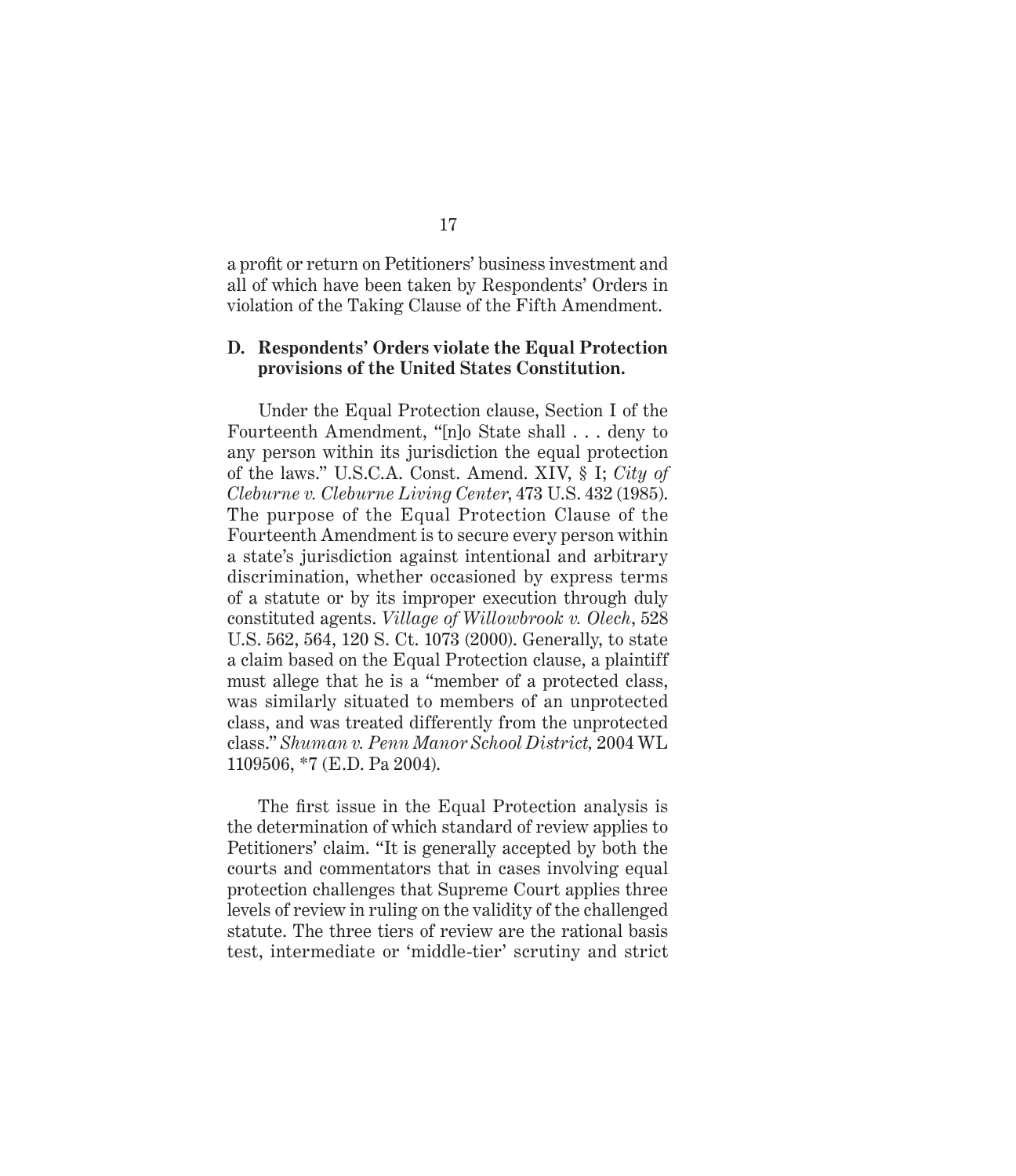scrutiny." *Brown v. Heckler,* 589 F.Supp. 985, 989 (E.D. Pa. 1984) (citations omitted). In general, the term "heightened scrutiny" refers to either level of review above rational basis. *Brown supra at* 989.

The Court uses a strict scrutiny standard if a classification impermissibly interferes with the exercise of a fundamental right, such as the right to vote or procreate, or if a suspect class is disadvantaged. *Massachusetts Board of Retirement v. Murgia,* 427 U.S. 307 (1976). A suspect class is one that is "saddled with disabilities, or subjected to such a position of political powerlessness as to command extraordinary protection from the majoritarian political process." *Massachusetts Board of Retirement v. Murgia,* 427 U.S. 307, 313-314 (1976). Racial or ancestral minorities as well as alienage have qualified as classes or groups which clearly qualify as suspect, requiring strict scrutiny. *Brown*, at 989. "A State cannot exclude a person from the practice of law or from any other occupation in a manner or for reasons that contravene the Due Process or Equal Protection Clause of the Fourteenth Amendment." *Willner v. Committee on Character and Fitness*, 373 U.S. 96, 101, 83 S.Ct. 1175,1180, 10 L.Ed.2d 224 (1963); citing, *Schware v. Board of Bar Examiners*, 353 U.S. 232, 238- 239, 77 S.Ct. 752, 756, 1 L.Ed.2d 796 (1957).

Under strict scrutiny, the government has the burden of proving that the suspect classifications "are narrowly tailored measures that further compelling governmental interests." *Adarand Constructors, Inc. v. Peña,* 515 U.S. 200, 227, 115 S.Ct. 2097, 132 L.Ed.2d 158 (1995).

If the plaintiff is not a member of a suspect class and there is no claimed interference with a fundamental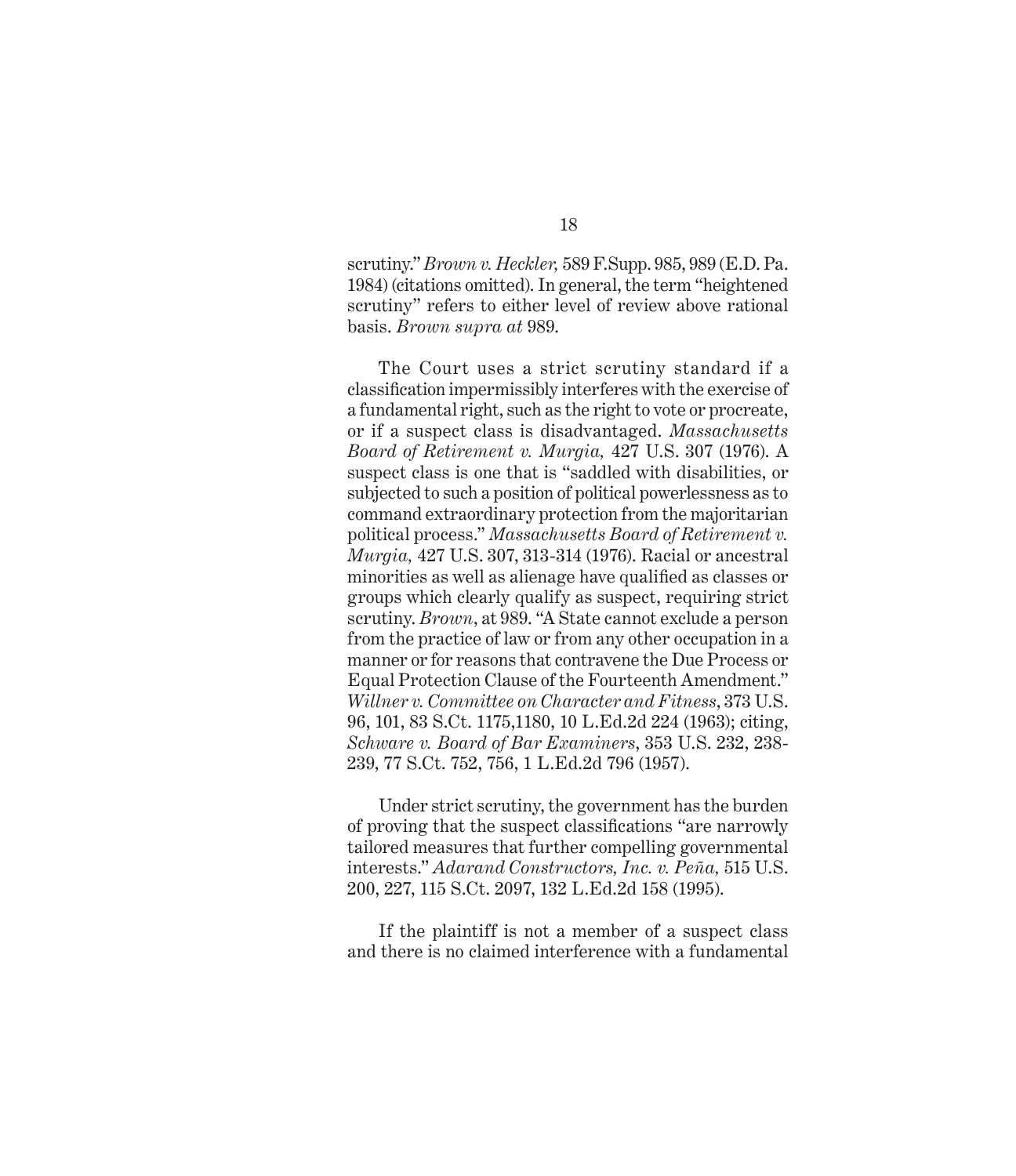right, the Court should analyze the claim under a rational basis standard. *Sellers v. School Board of Manassas Virginia*, 141 F.3d 524 ( $4<sup>th</sup>$  Cir. 1988). This test provides a presumption of constitutionality and only requires that the law or action have a legitimate purpose and a rational relationship to the fulfillment of that purpose. *Brown, supra.*

Intermediate, or middle-tier scrutiny, falls somewhere between rational basis and strict scrutiny. The Supreme Court articulated the standard by stating that the challenged law must be "substantially related" to "important governmental objectives." *Craig v. Boren,*  429 U.S. 451 (1976). Previous Supreme Court cases have established that classifications that distinguish between males and females are subject to this middle-tier scrutiny under the Equal Protection clause. *Craig*, 429 U.S. at 457; *Reed v. Reed,* 404 U.S. 71, 75 (1971). Gender classifications must serve important governmental objections and must be substantially related to those objectives in order to withstand constitutional challenge. *Craig,* at 457*.*

These different standards of equal protection review set different bars for the magnitude of the governmental interest that justifies the statutory classification. Heightened scrutiny demands that the governmental interest served by the classification be "important," see, *e.g., Virginia, supra,* at 533, 116 S.Ct. 2264, whereas rational basis scrutiny requires only that the end be "legitimate," see, *e.g., Nordlinger v. Hahn,* 505 U.S. 1, 10, 112 S.Ct. 2326, 120 L.Ed.2d 1 (1992). Strict scrutiny requires that the government interest be "compelling." *Adarand, supra*, at 227.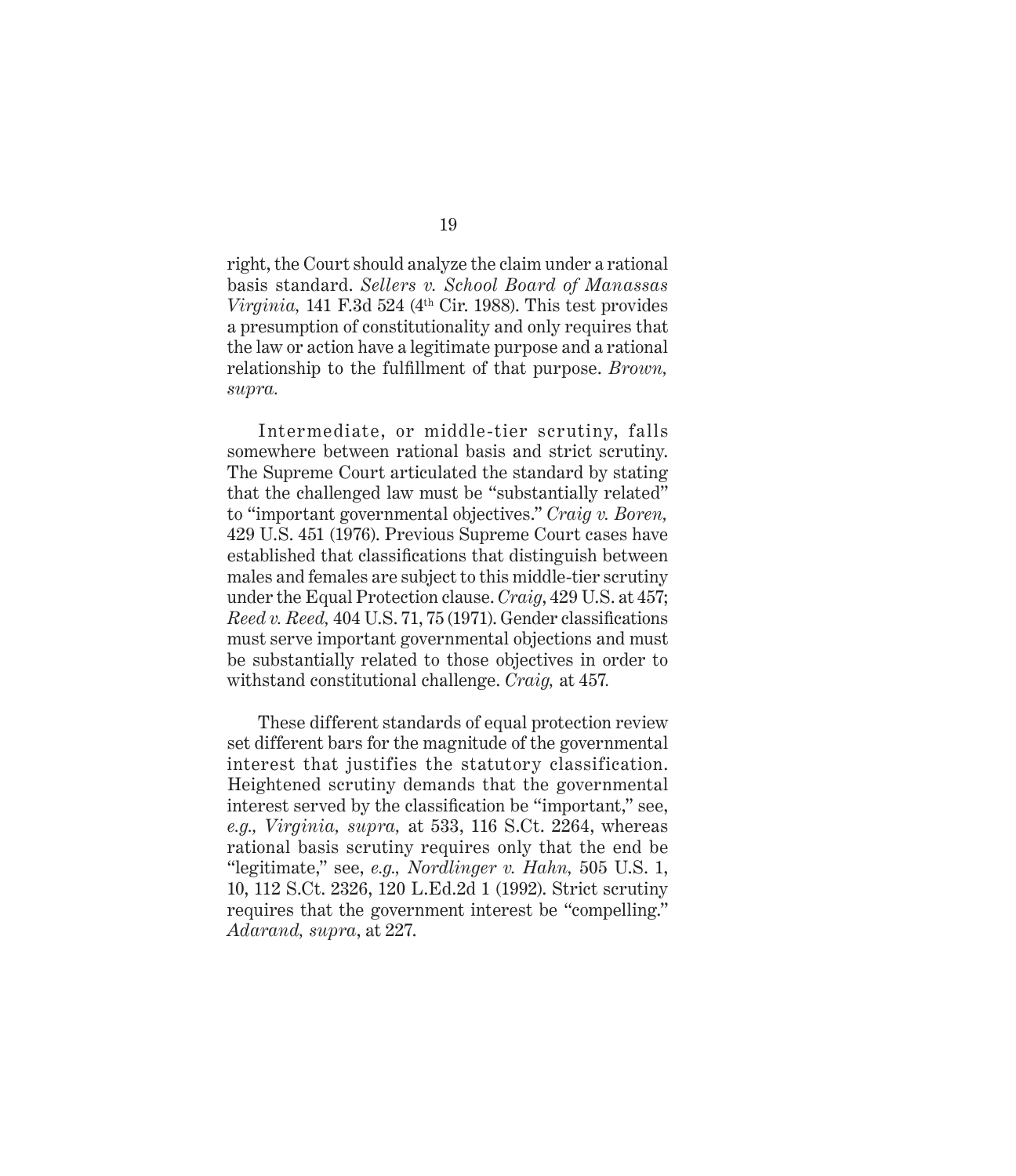"The most important difference between heightened scrutiny and rational basis review, of course, is the required fit between the means employed and the ends served. Under heightened scrutiny, the discriminatory means must be "substantially related" to an actual and important governmental interest. Under rational basis scrutiny, the means need only be "rationally related" to a conceivable and legitimate state end." *Tuan Anh Nguyen v. I.N.S*., 533 US 53, 77 (2001) (citations omitted). Strict scrutiny requires that the means be "narrowly tailored" to further a compelling governmental interest. *Adarand, supra*, at 227.

Here, it is clear that the Governor's actions in initially closing what he deemed to be "non-life sustaining" businesses was a violation of the Equal Protection Clause, no matter what level of scrutiny is used. Likewise, the Governor's stated intention to open up some counties to "yellow" status (easing of the shutdown restrictions), but not other counties, is a violation of Equal Protection.

#### **1. Life Sustaining v. Non-Life Sustaining**

The Governor's actions in his business classification system are arbitrary and irrational. There has never been such a classification of business activity before and Respondents' attempts to classify such categories is nothing more than *ipse dixit*. That is, the classification of business types literally put some people out of business because of the random classification. For example, the Governor decided that an accounting practice was "lifesustaining" and, therefore, that business was permitted to continue to operate from the office location. On the contrary, most law firm services were determined by the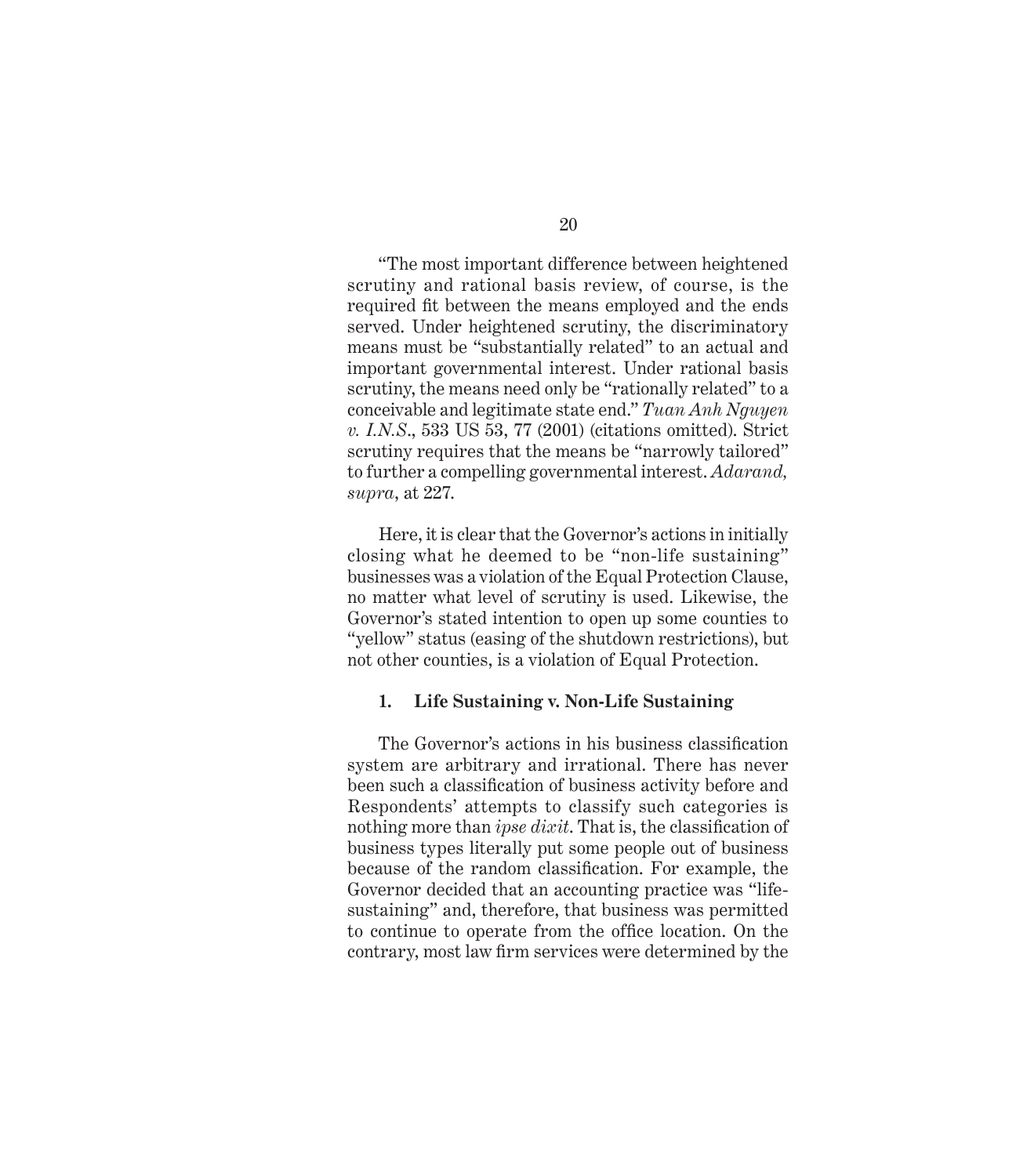Governor to be "non-life-sustaining." Accordingly, the Governor determined that it was more important, for example, for an accountant to prepare financial documents than an attorney to prepare financial documents. Or, more specifically, more important for an accountant to perform such services at the accountant's business location than for an attorney to do the same thing from the attorney's business location.

Moreover, the Governor's arbitrary and irrational classification in this example completely ignores the "social distancing" aspect of this classification, something that is one stated intention of the Governor's stay at home order. Indeed, the Governor's Order provides that an accounting firm of dozens, if not hundreds, of employees were permitted to continue to work from their regular location while a sole practitioner attorney who performs similar type services, was required to "telework" or telecommute. Such distinctions are the very definition of arbitrary and irrational classifications.

Finally, it is also important to note that many of the businesses that the Governer classified as non-lifesustaining can only be carried on at the location of the business. In other words, that business cannot be operated by "tele-work" or tele-commuting means. For example, the Governor declared that business in the field of real estate agents and brokers are not life sustaining and, therefore, must be closed in order to advance the Governor's goal of "social distancing." However, that classification itself is arbitrary and irrational as a realtor would be perfectly capable of carrying on a real estate practice with very limited client contact, e.g. one to two customers visiting or viewing a vacant piece of real estate, while maintaining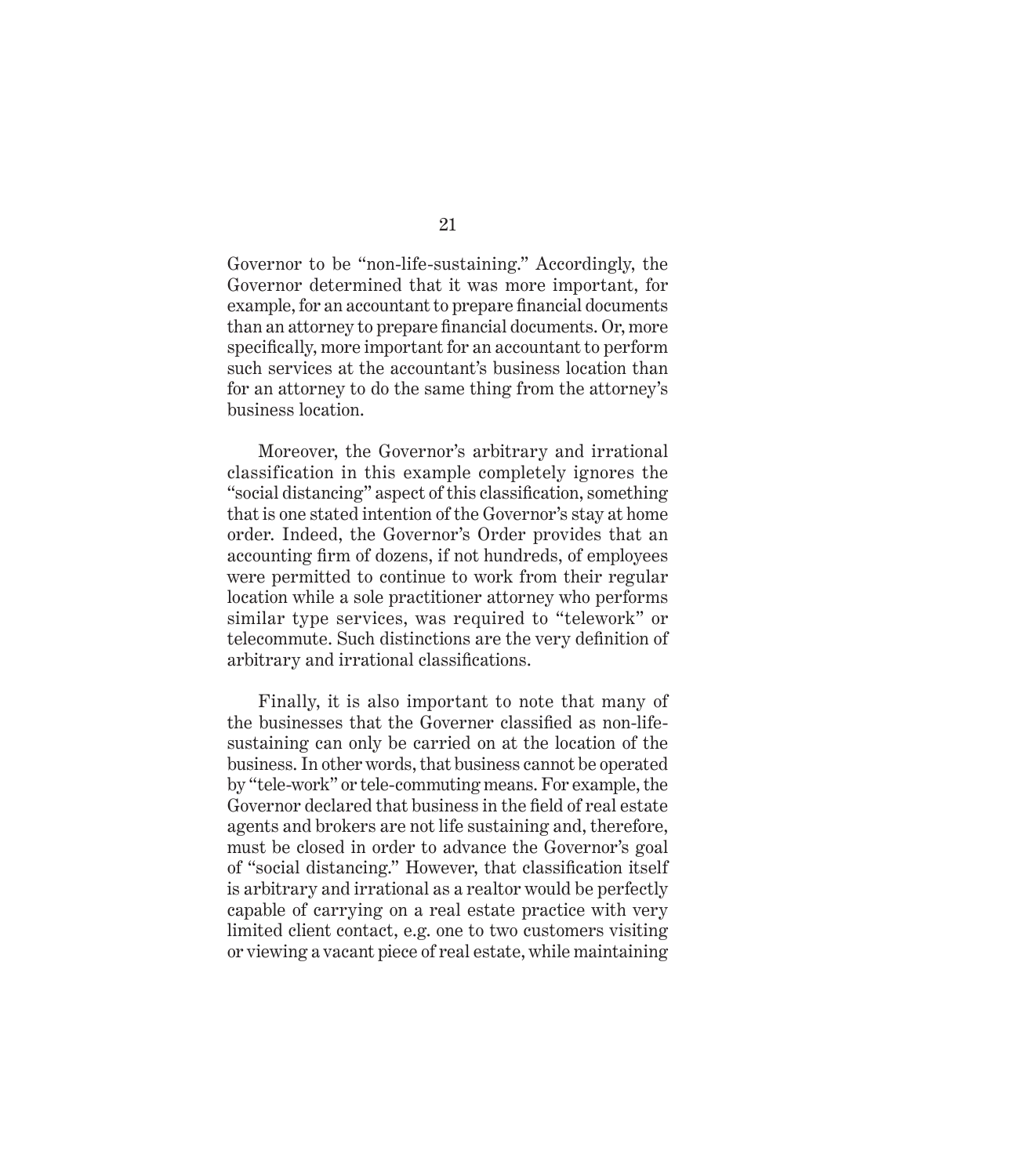a six-foot distance, while wearing a mask, and while not touching. On the contrary, a title insurance company, closing a real estate transaction on the same type of property that the realtor is prohibited from showing, are legally permitted to congregate in offices, coming into close contact with others, in order to finalize a real estate transaction.

One must surely agree that shelter from the elements is necessary to sustain life. Likewise, the act of facilitating the acquisition of shelter is necessary to sustain life. However, the act of hiring a realtor to assist in the acquisition of shelter is not life sustaining, according to the Governor. This is not rational - indeed it seems to be the very definition of arbitrary action.

### **2. The Governor's plan to ease restrictions is arbitrary and irrational.**

On May 1, 2020, the Governor announced plans to begin easing stay at home restrictions previously implemented. Said plan would ease the restrictions on some counties, and not others. The easing of restrictions in some counties, and not in other counties, is not rational and is an arbitrary exercise of the Governor's executive power.

The Respondents' plan is nothing more than an arbitrary decision-making tool that relies on the speculations of the Respondents. Here, the Governor has announced a plan to designate some counties as "yellow" and intends to permit some businesses to reopen, with social distancing guidelines. The designation of these counties is based upon an arbitrary county line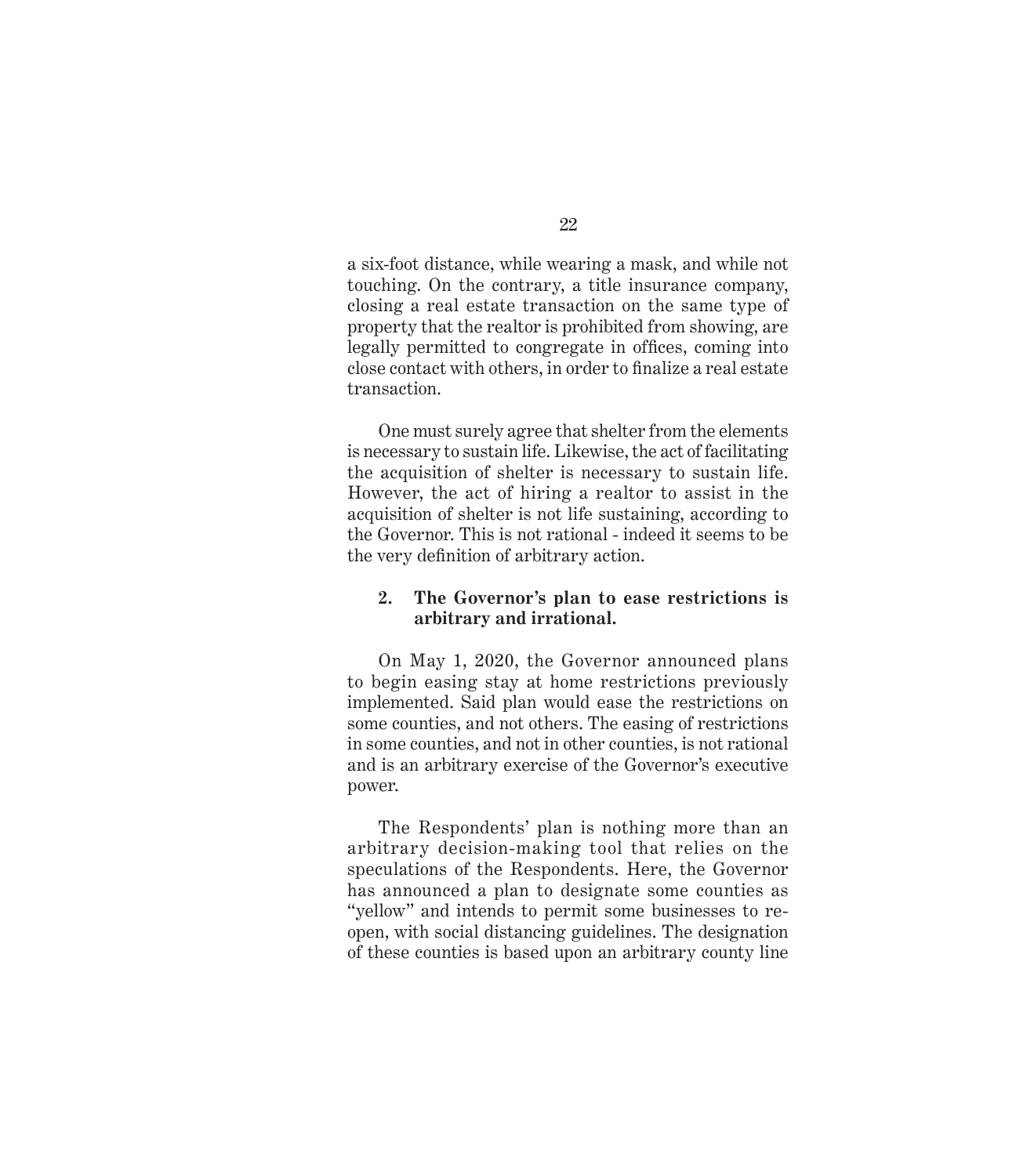demarcation. As such, there inevitably will be some businesses that will re-open in the "yellow" county while the same type of business, across the county line in a "red" county, will continue to be subject to the Governor's closure order. This is arbitrary and irrational. Customers in need of the services to be supplied by these businesses will naturally, and be required to, frequent the business in the yellow county because the business in the red county will remain closed. This would mean that only the business in the yellow county would be available to residents of all counties. How the Governor's stated goal of social distancing or slowing the spread of the virus is advanced by this artificial demarcation is left unstated.

Counsel for the Governor in its response to Petitioners' Motion for Stay terms these decisions "policy decisions" as opposed to legal decisions. This argument is a fine distinction for a lawyer to make in a brief, but is of little comfort to the individual whose business is located in a red county and happens to be across a county line from a competing business in a yellow county. The individual, with the same type of business, with the same number of employees, with the same number of would be customers, with the same health considerations in place, and with all other factors being equal, is left feeling that he is not being treated the same as his business competitor. And, he is not because of the Governor's arbitrary and irrational designations.

For these reasons, this Court should grant the Petitioner's Petition for Writ of Certiorari.